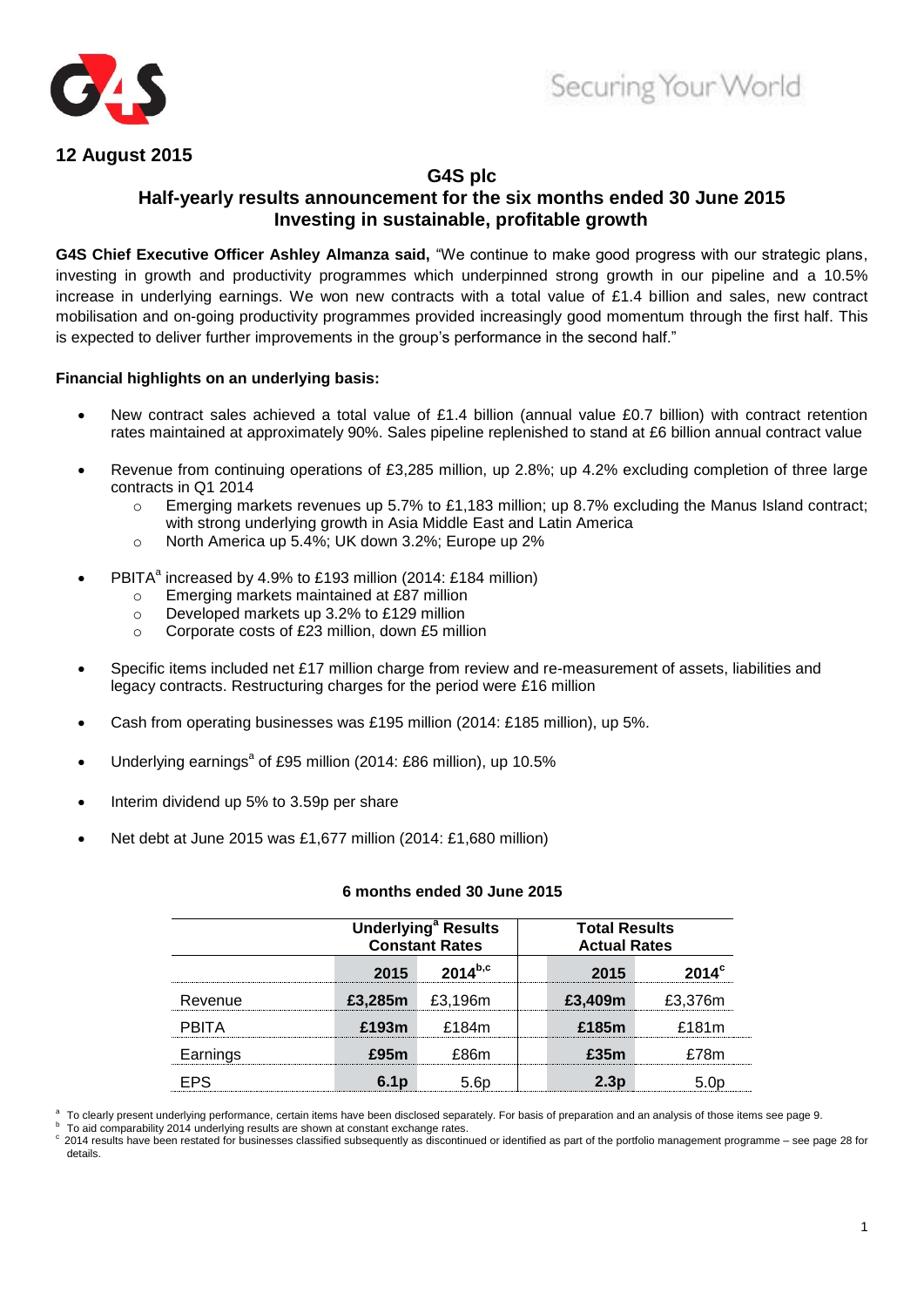## **Ashley Almanza, Group Chief Executive Officer, commented:**

"We continue to make good progress with our strategic plans, investing in growth and productivity programmes which underpinned strong growth in our pipeline and a 10.5% increase in underlying earnings. We won new contracts with a total value of £1.4 billion and sales, new contract mobilisation and on-going productivity programmes provided increasingly good momentum through the first half. This is expected to deliver further improvements in the group"s performance in the second half."

Demand for our services was robust, particularly in North America, Latin America and Asia Middle East. As anticipated, revenues were lower in UK & Ireland (-3.2%) and Europe returned to growth (+2.0%). Revenue growth was 4.2% excluding the Manus Island, Dutch justice and UK Electronic Monitoring contracts which ended in Q1 2014.

Profit before interest, tax and amortisation of £193 $^{\circ}$  million was 4.9% higher than the same period in 2014, which reflects the combined impact of revenue growth and productivity gains which are underpinned by our "Accelerated Best Practice" programmes.

We have made further progress with implementing our "cash matters" programmes and cash flow from operating businesses was £195 million, a 5% improvement on the same period last year.

We continued to make progress with the execution of the strategic priorities identified in November 2013:

**Portfolio and performance management:** Since 2013, we have divested 16 businesses for total gross proceeds of £263 million and we are disposing of or discontinuing a further 30 businesses. These 46 businesses have combined revenues of c.£1 billion and profit (PBITA) of £3 million on an annualised basis. Portfolio management remains important for strategic focus and capital discipline.

**Revenue growth:** Since January, we have won new work with an annual contract value of over £680 million (2014: £600 million), and a total contract value of £1.4 billion (2014: £1.2 billion). In addition there is £2.2 billion of new work in the bidding or negotiation stage that provides good support for future sales.

**Productivity and Accelerated Best Practice programmes:** We made progress with our investment in sales and business development capability, business restructuring, organisational and overhead efficiency, operational systems (e.g. telematics), procurement efficiency, IT systems (e.g. shared services) and property rationalisation. As set out in November 2013, we are reinvesting efficiency gains into further revenue and productivity initiatives. The net benefit of the gains over investment is slightly ahead of our initial plans.

**People and values**: Since June 2013 we have strengthened our global leadership team with 135 senior appointments of which 60 were internal promotions and 75 were external hires. We are pursuing a concerted, group-wide safety programme against a backdrop of increased levels of serious road traffic incidents and attacks on employees. We continue to invest in improving customer service and satisfaction as well as contract and risk management.

## **Dividend**

The board has declared a 5% increase in the interim dividend.

## **Outlook**

Our sales, new contract mobilisation and on-going productivity programmes provided increasingly good momentum through the first half and this is expected to deliver further improvements in the group"s performance in the second half. We made good progress with our plans and there remains significant opportunity to realise the full potential of our strategy.

<sup>a</sup> To clearly present underlying performance, certain items have been excluded and disclosed separately – see page 3.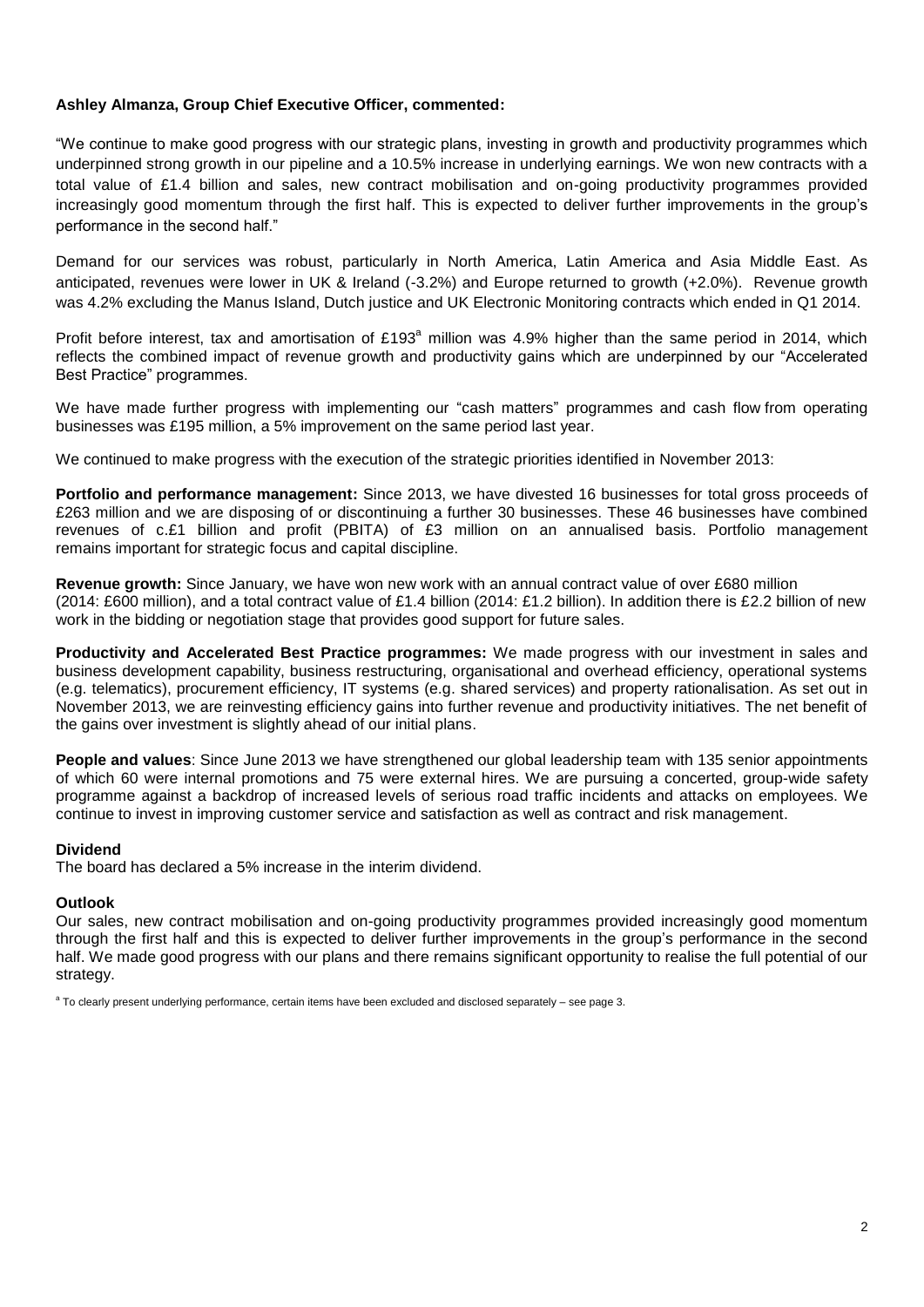# **Summary financials**

## **For the six months ended June 2015**

### **Income Statement:**

|                                                     | <b>Revenue</b> | <b>Revenue</b> | <b>PBITA</b> | <b>PBITA</b> | <b>Earnings</b> | <b>Earnings</b> |
|-----------------------------------------------------|----------------|----------------|--------------|--------------|-----------------|-----------------|
|                                                     | 2015           | $2014^a$       | 2015         | $2014^a$     | 2015            | $2014^{\circ}$  |
|                                                     | £m             | £m             | Em           | £m           | £m              | £m              |
|                                                     |                |                |              |              |                 |                 |
| <b>Total results</b>                                | 3,409          | 3,376          | 185          | 181          | 35              | 78              |
| Portfolio businesses identified for sale or closure | (124)          | (157)          | 8            | 5            | 11              | 8               |
| Specific items                                      |                |                |              |              | 17              | (2)             |
| <b>Restructuring costs</b>                          |                |                |              |              | 16              | 9               |
| Profit on disposal of subsidiaries                  |                |                |              |              | (12)            |                 |
| Acquisition related amortisation and expenses       |                |                |              |              | 19              | 33              |
| Goodwill impairment                                 |                |                |              |              | 21              |                 |
| Tax effect of:                                      |                |                |              |              |                 |                 |
| Specific items, restructuring and amortisation      |                |                |              |              | (8)             | (8)             |
| Profit from discontinued operations                 |                |                |              |              | (4)             | (30)            |
| Impact of current exchange rates                    |                | (23)           |              | (2)          |                 | (2)             |
| Underlying results <sup>b</sup>                     | 3,285          | 3,196          | 193          | 184          | 95              | 86              |

Results have been represented to exclude businesses subsequently classified as discontinued or identified as part of the portfolio management programme - see page 28 for details.

b To aid comparability 2014 underlying results are shown at constant exchange rates.

The group announced in November 2013 a strategic objective to actively manage its portfolio of businesses. To date, this programme has resulted in 46 businesses of which 16 have been divested and 30 are being sold or ceased, with annualised revenues of c.£1 billion and PBITA of £3 million, based on the last full year when each of these businesses formed part of the group. The remaining 30 portfolio businesses comprised revenues of £124 million and PBITA of (£8 million). The regional breakdown is provided on page 28. Portfolio businesses identified for sale or closure represent the trading results of smaller businesses that do not meet the requirements for classification as discontinued operations and are excluded from the group"s underlying results.

Underlying results are presented excluding specific items, which are those that in management"s judgement need to be disclosed separately by virtue of their size, nature or incidence. Specific items include the review and re-measurement of certain assets and liabilities and provisions for onerous contracts and include the continued impact of the 2013 review of the carrying value of assets and liabilities and any changes in estimates relating to those assets and liabilities since that review. The group also discloses separately restructuring costs, the profits and losses on disposal of subsidiaries, acquisition-related amortisation and expenses and goodwill impairment as well as profit and losses from smaller portfolio businesses identified for sale or closure and discontinued operations, together with any related impact on tax and non-controlling interests.

Restructuring costs reflect the multi-year organisational efficiency programmes which are being carried out by the group. These programmes are of a strategic nature and, as such, are monitored and approved by the group"s executive committee. During 2014 and 2015, these programmes have focused primarily on transforming the operating model in the regions of UK & Ireland and Europe.

## **Operating Cash flow**

| Reconciliation of operating cash flow from continuing operations to cash flow from | 2015 | 2014 |
|------------------------------------------------------------------------------------|------|------|
| operating businesses                                                               | £m   | £m   |
|                                                                                    |      |      |
| Net cash flow from operating activities of continuing operations (page 18)         | 156  | 55   |
| Adjustments for:                                                                   |      |      |
| Restructuring spend                                                                | 17   | 20   |
| EM settlement <sup>a</sup>                                                         |      | 89   |
| Pension deficit repair payments                                                    | 22   | 21   |
| Cash flow from operating businesses (page 26)                                      | 195  | 185  |

a<br>Net settlement of the Electronic Monitoring contract with the UK Government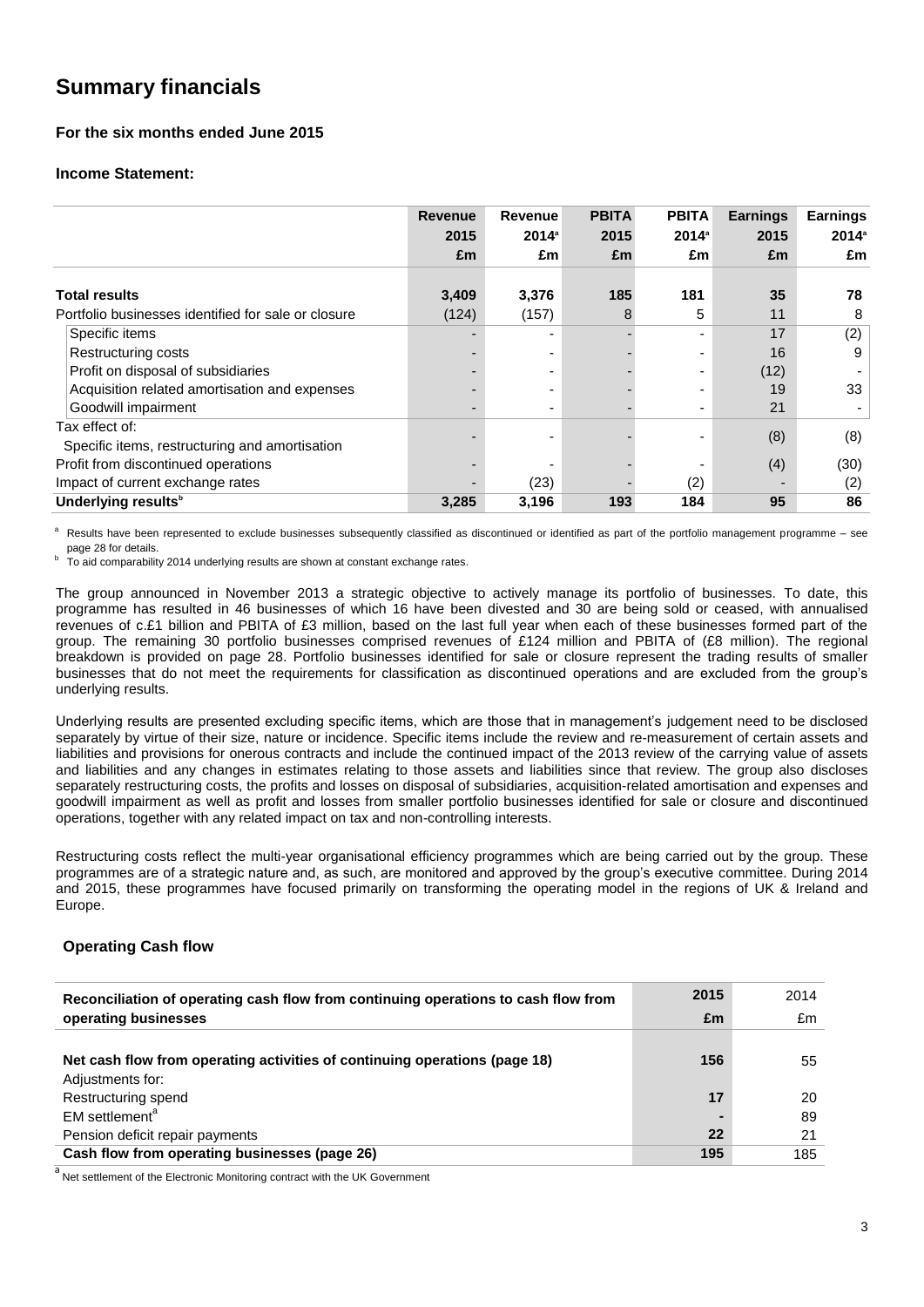### **UNDERLYING REGIONAL AND GROUP PERFORMANCE FOR THE FIRST SIX MONTHS OF 2015 VERSUS 2014**

G4S is managed through a regional and functional structure. Our structure enables us to deliver our strategic objectives, develop integrated solutions, target key regional markets, build customer relationships and maintain a strong governance framework.

Underlying group and regional segmental analysis is presented at constant exchange and excludes the results of portfolio business which have been identified for sale or closure in line with the group"s portfolio rationalisation strategy. 2014 results have been restated for businesses subsequently classified as discontinued or identified as part of the portfolio management programme.

|                                           | <b>Revenue</b> | Revenue |           | <b>PBITA</b> | <b>PBITA</b> |           |           |
|-------------------------------------------|----------------|---------|-----------|--------------|--------------|-----------|-----------|
| At constant                               | 2015           | 2014    | YoY       | 2015         | 2014         | YoY       | Organic   |
| exchange rates                            | £m             | £m      | %         | £m           | £m           | %         | growth    |
| Africa                                    | 241            | 232     | 3.9%      | 17           | 22           | (22.7%)   | 4.9%      |
| Asia Middle East                          | 657            | 632     | 4.0%      | 56           | 51           | 9.8%      | 1.5%      |
| Latin America                             | 285            | 255     | 11.8%     | 14           | 14           | 0.0%      | 11.4%     |
| <b>Emerging Markets</b>                   | 1,183          | 1,119   | 5.7%      | 87           | 87           | 0.0%      | 4.4%      |
|                                           |                |         |           |              |              |           |           |
| Europe                                    | 602            | 590     | 2.0%      | 32           | 34           | $(5.9\%)$ | 1.3%      |
| North America                             | 740            | 702     | 5.4%      | 41           | 36           | 13.9%     | 5.4%      |
| UK & Ireland                              | 760            | 785     | $(3.2\%)$ | 56           | 55           | 1.8%      | $(3.2\%)$ |
| <b>Developed Markets</b>                  | 2,102          | 2,077   | 1.2%      | 129          | 125          | 3.2%      | 1.0%      |
|                                           |                |         |           |              |              |           |           |
| <b>Total Group before corporate costs</b> | 3,285          | 3,196   | 2.8%      | 216          | 212          | 1.9%      | 2.2%      |
| Corporate costs                           |                |         |           | (23)         | (28)         | (17.9%)   |           |
| <b>Total Group</b>                        | 3,285          | 3,196   | 2.8%      | 193          | 184          | 4.9%      | 2.2%      |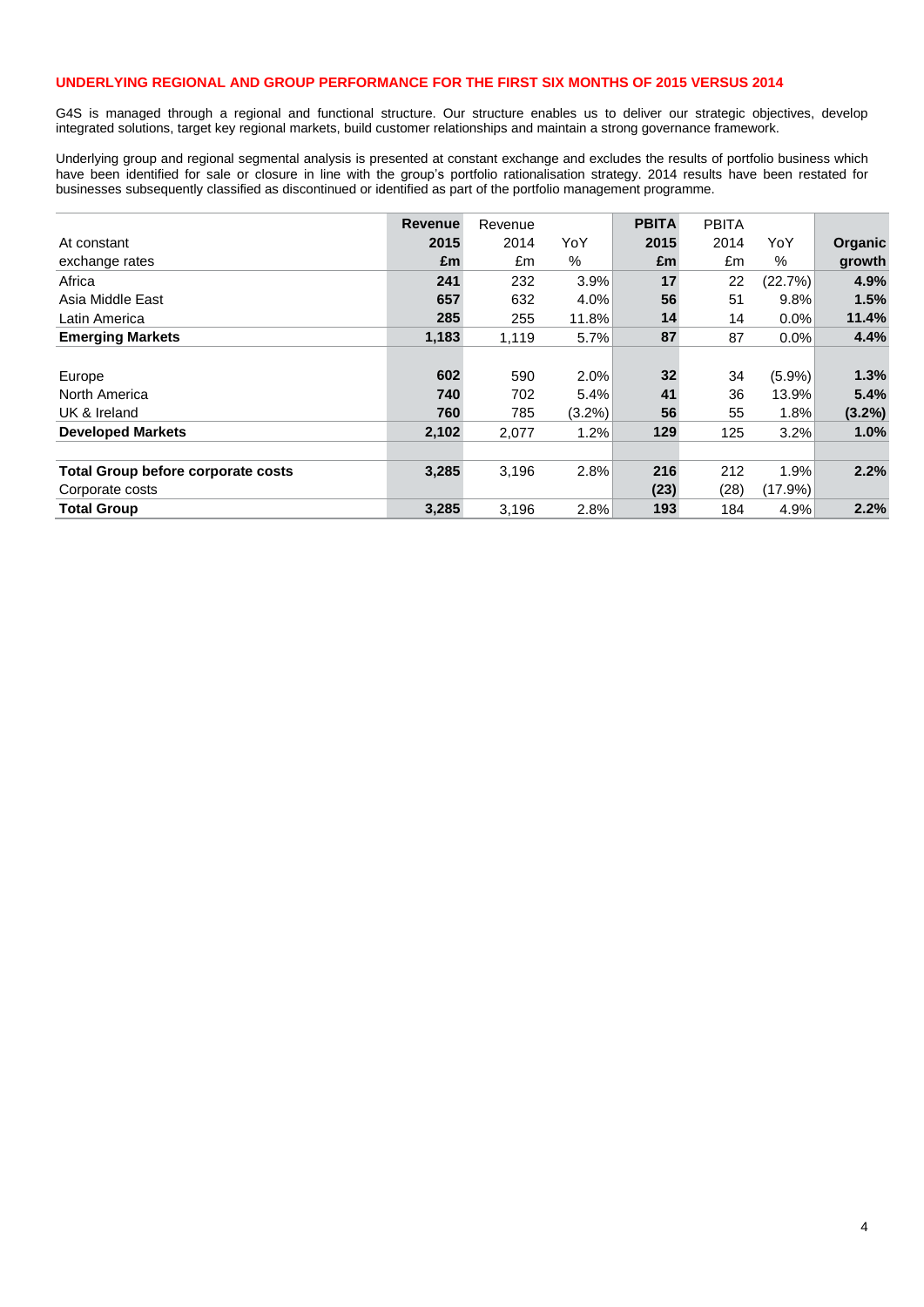## **AFRICA**

## **Continuing to invest through the cycle.**

|                        | Revenue | Revenue |      | <b>PBITA</b> | <b>PBITA</b> |            |
|------------------------|---------|---------|------|--------------|--------------|------------|
|                        | 2015    | 2014    | YoY  | 2015         | 2014         | YoY        |
|                        | £m      | £m      | %    | £m           | £m           | %          |
| Underlying performance | 241     | 232     | 3.9% |              | 22           | $(22.7)\%$ |

In **Africa** revenue growth was 3.9% with slower growth in some mining and energy related economies. Towards the end of the period we saw some early signs of mining and oil and gas customers beginning to award work once more. There was broad based growth in other parts of the region and contracts won included a large US embassy contract in South Africa.

The long term prospects in Africa remain attractive and we continued to invest in sales and business development resource through the cycle. PBITA was 22.7% lower than the same period last year.

That investment and key customer retention programmes are starting to show benefits in the bidding pipeline, with a broader array of opportunities at a bidding and negotiation stage compared to six months ago, including opportunities in sectors such as financial services, education, technology and aviation. This provides good support for revenue in the second half of 2015.

## **ASIA MIDDLE EAST**

## **Good revenue and profit growth after absorbing Manus Island contract impact.**

|                        | Revenue | Revenue |      | <b>PBITA</b> | <b>PBITA</b> |      |
|------------------------|---------|---------|------|--------------|--------------|------|
|                        | 2015    | 2014    | YoY  | 2015         | 2014         | YoY  |
|                        | £m      | £m      | %    | £m           | £m           | $\%$ |
| Underlying performance | 657     | 632     | 4.0% | 56           | 51           | 9.8% |

Revenue in **Asia Middle East** rose by 4% after absorbing the impact of the prior year cessation of the Manus Island contract at the end of March 2014. Revenue growth was 9% excluding the Manus Island contract, with good performances in India, the Middle East, Hong Kong, Taiwan and Thailand.

PBITA increased 9.8%, reflecting the combination of profitable growth and improved productivity. We had large contract wins in aviation services, risk management and electronic security systems. Our pipeline is diversified and growing with opportunities in care & justice services, risk management, mobile security, aviation services and security systems.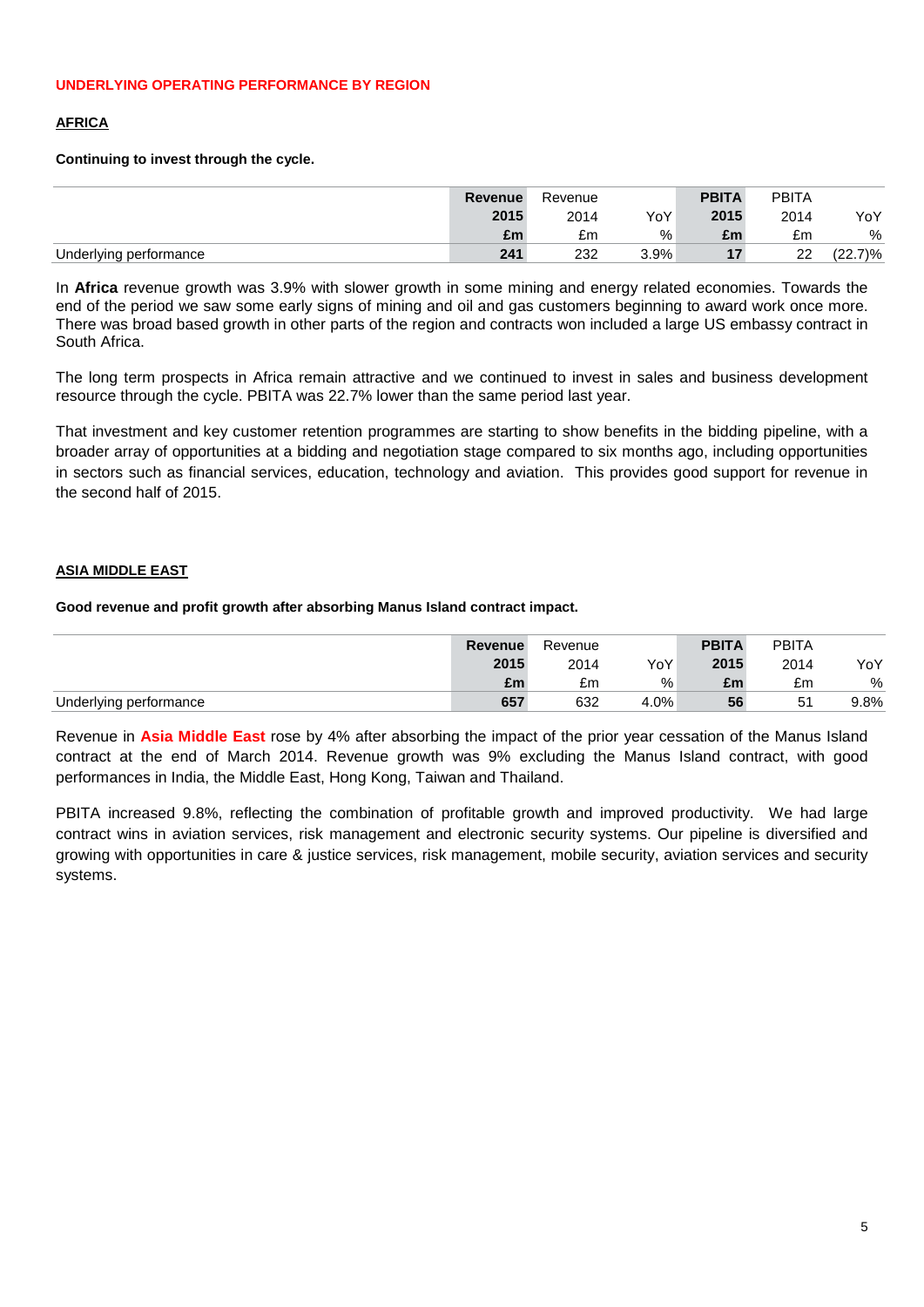## **LATIN AMERICA**

**Strong revenue growth as we invest through the cycle and continue to build a diversified pipeline.**

|                        | Revenue | Revenue |          | <b>PBITA</b> | <b>PBITA</b> |      |
|------------------------|---------|---------|----------|--------------|--------------|------|
|                        | 2015    | 2014    | YoY      | 2015         | 2014         | YoY  |
|                        | £m      | £m      | %        | £m           | £m           | %    |
| Underlying performance | 285     | 255     | $11.8\%$ | 14           | 14           | 0.0% |

Revenue growth in **Latin America** was 11.8% despite the economic slowdown in Brazil and other commodity-based economies. Our businesses delivered strong growth across the region with contract wins in the ports, automotive, transportation, financial services and telecommunications sectors.

The long term prospects in Latin America remain strong and we continued to invest in customer service, our people and systems. The cost of this investment saw PBITA remained unchanged.

Our sales pipeline for the Latin America region has nearly doubled in size and is developing well, with opportunities ranging from local to regional and multi-national accounts, across a broad spread of sectors.

## **EUROPE**

## **Modest return to revenue growth accompanied by investment in business development & sales resource.**

|                        | Revenue | Revenue |      | <b>PBITA</b> | <b>PBITA</b> |        |
|------------------------|---------|---------|------|--------------|--------------|--------|
|                        | 2015    | 2014    | YoY  | 2015         | 2014         | YoY    |
|                        | £m      | £m      | %    | £m           | £m           | %      |
| Underlying performance | 602     | 590     | 2.0% | 32           | 34           | (5.9)% |

In **Europe** revenue grew 2.0% including a small contribution from the acquisition of a patrol and response business in the **Netherlands**. We mobilised the Geld Service Nederland contract successfully and we have seen growing demand for our cash-recycling technology (CASH360). Total systems and technology revenues account for approximately 19% of our European revenues.

Our business in **Greece** responded well to the recent economic pressures in the market and played a key role in ensuring cash was available across the country.

PBITA was 5.9% lower compared to the same period last year principally due to lower volumes in the cash services business in **Belgium**.

Recent new contract wins include Helsinki airport in **Finland** (from Q4 2015), expansion towards the end of 2015 of a major contract in **Belgium** with a pharmaceutical company, an integrated cash solutions contract including CASH360 for the Dutch police force and additional work for global accounts in the banking and energy sectors*.* We continue to invest in sales and business development capacity to strengthen the sales pipeline.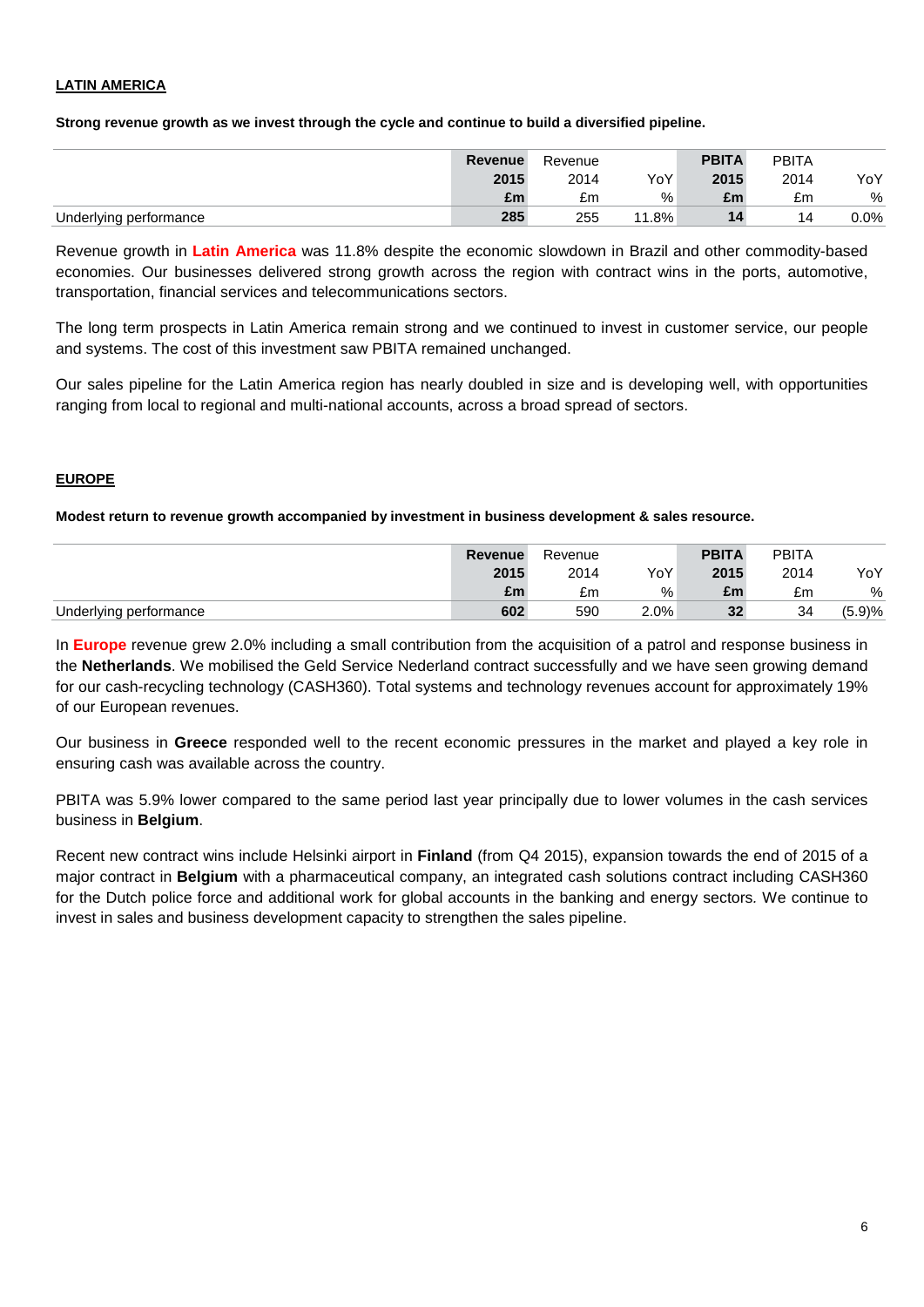## **NORTH AMERICA**

### **Strong revenue growth and a growing pipeline.**

|                        | Revenue | Revenue |      | <b>PBITA</b> | <b>PBITA</b> |       |
|------------------------|---------|---------|------|--------------|--------------|-------|
|                        | 2015    | 2014    | YoY  | 2015         | 2014         | YoY   |
|                        | £m      | £m      | %    | £m           | £m           | %     |
| Underlying performance | 740     | 702     | 5.4% | 41           | 36           | 13.9% |

Revenue grew by 5.4% in **North America** reflecting double digit growth in commercial security, offset partly by the loss of a nuclear power contract which was insourced by the client in the regulated businesses. The pipeline for security provision for nuclear energy customers has grown strongly in recent months and a new long-dated nuclear contract was won recently.

We grew our business in the wholesale retail sector, and established significant momentum in our cash recycling and management technology (CASH360). We also had large contract wins in the energy, technology and financial sectors.

PBITA for the region was 13.9% higher, reflecting the combination of top line growth and improved productivity. Our productivity programmes are expected to deliver further benefits in the second half of 2015.

The North American contract pipeline has grown strongly with opportunities at a bidding and negotiation stage across diverse sectors including banking, energy, commerce, industry and government.

## **UK & IRELAND**

### **Improved profitability as productivity programmes more than offset anticipated lower revenue.**

|                        | <b>Revenue</b> | Revenue |           | <b>PBITA</b> | <b>PBITA</b> |       |
|------------------------|----------------|---------|-----------|--------------|--------------|-------|
|                        | 2015           | 2014    | YoY       | 2015         | 2014         | YoY   |
|                        | £m             | £m      | %         | £m           | £m           | %     |
| Underlying performance | 760            | 785     | $(3.2)\%$ | 56           | 55           | . .8% |

Revenue was 3.2% lower due to the completion of the UK Electronic Monitoring contract in Q1 2014 and the loss of a large retail contract in Q4 2014, as previously reported.

PBITA was 1.8% higher with improved productivity underpinned by successful restructuring programmes in UK cash solutions, Ireland cash solutions and UK and Ireland secure solutions businesses.

UK contracts won during 2015 include facilities management (FM) for utilities, healthcare and police sectors, security for Hinkley Point C (£80m, 10 year contract) for a leading FM company and care & justice services for local authorities and custodial services for police constabularies including East Anglia, Devon and Cornwall, Northamptonshire and Cumbria.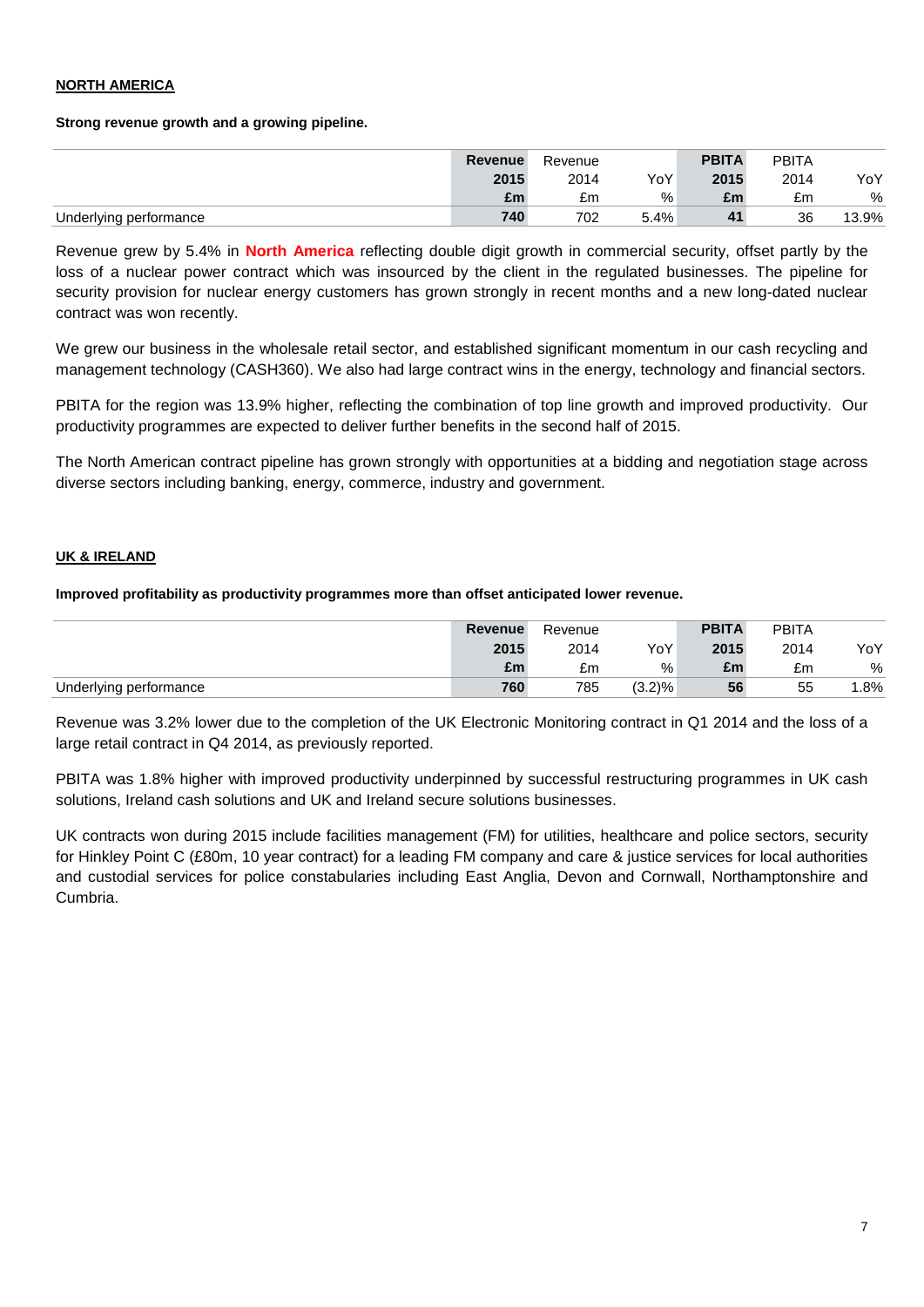#### **UNDERLYING SERVICE LINE OPERATING REVIEW**

| <b>Secure Solutions</b>    | <b>Revenue</b> | Revenue |      | <b>PBITA</b> | <b>PBITA</b> |        |
|----------------------------|----------------|---------|------|--------------|--------------|--------|
|                            | 2015           | 2014    | YoY  | 2015         | 2014         | YoY    |
| At constant exchange rates | £m             | £m      | %    | £m           | £m           | %      |
| <b>Emerging markets</b>    | 960            | 907     | 5.8% | 59           | 64           | (7.8)% |
| Developed markets          | 1.833          | 1.798   | 1.9% | 105          | 102          | 2.9%   |
| Total                      | 2.793          | 2.705   | 3.3% | 164          | 166          | (1.2)% |

Global revenues were 3.3% higher and PIBTA was 1.2% lower, principally reflecting our ongoing investment in Africa and Latin America. Emerging markets PBITA was 7.8% lower, more than offsetting a 2.9% increase in developed market PBITA.

In developed markets, there was strong growth in North America, with double digit growth in US commercial security and a return to growth in Europe partly offset by a decline in the UK as expected.

| <b>Cash Solutions</b>      | <b>Revenue</b> | Revenue |           | <b>PBITA</b> | <b>PBITA</b> |       |
|----------------------------|----------------|---------|-----------|--------------|--------------|-------|
|                            | 2015           | 2014    | YoY       | 2015         | 2014         | YoY   |
| At constant exchange rates | £m             | £m      | %         | £m           | £m           | %     |
| Emerging markets           | 223            | 212     | 5.2%      | 28           | 23           | 21.7% |
| Developed markets          | 269            | 279     | $(3.6)\%$ | 24           | 23           | 4.3%  |
| Total                      | 492            | 491     | 0.2%      | 52           | 46           | 13.0% |

Cash solutions revenue grew slightly at 0.2% and PBITA increased 13%, reflecting significant productivity improvements made over the past 12 months.

Emerging markets revenue growth was 5.2% and PBITA was £5 million higher, due mainly to strong performances in the Latin America and AME regions. Developed markets' revenue declined 3.6% with strong growth in the Netherlands offset by contract losses in the UK and Belgian cash solutions businesses but this was more than offset by productivity gains and PBITA rose by 4.3%.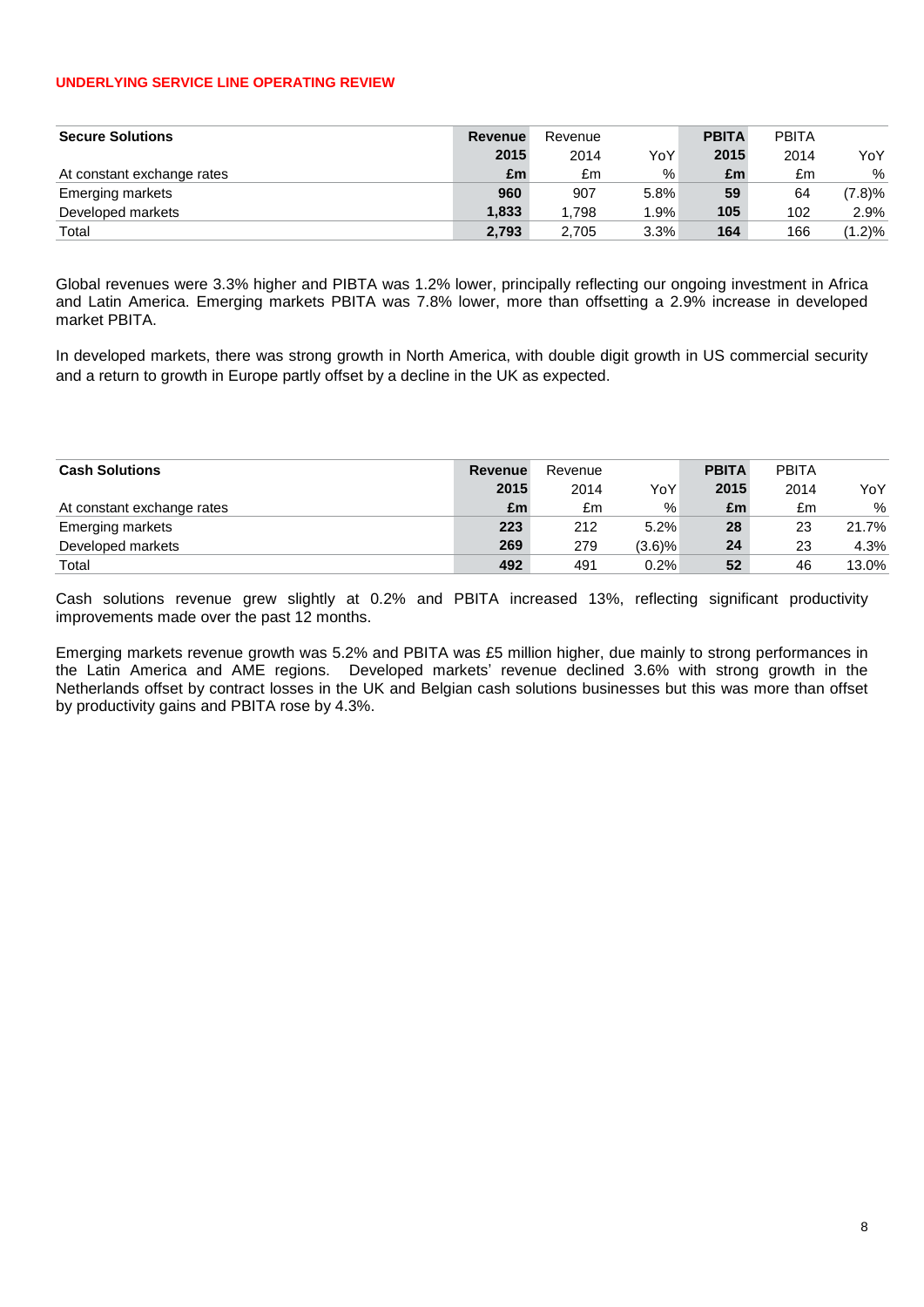#### **GROUP COMMENTARY – CONTINUING OPERATIONS**

#### **Basis of preparation**

To clearly present the underlying performance of the group, the group"s total results are adjusted for certain items that are not considered to be reflective of the group"s continuing operations. Underlying PBITA represents the underlying continuing profit before interest, tax and amortisation, excluding specific items, restructuring, and the interest and tax from joint ventures.

Specific items are those that in management"s judgement need to be disclosed separately by virtue of their size, nature or incidence. Specific items include the review and re-measurement of certain assets and liabilities and provisions for onerous contracts. The group also separately discloses restructuring costs, the profits or losses on disposal of subsidiaries, acquisition related amortisation and expenses, goodwill impairment as well as profit and losses from portfolio businesses identified for sale or closure and discontinued operations, together with any related impact on tax and non-controlling interests.

Restructuring costs reflect the multi-year organisational efficiency programme which is being carried out by the group. These programmes are of a strategic nature and, as such, are monitored and approved by the group"s executive committee. During 2014 and 2015 these programmes have focused primarily in transforming the operating model in the regions of UK & Ireland and Europe.

The prior period income statement comparative information is shown at constant exchange rates in pages 9 to 11, unless otherwise stated. The statutory results of the group at actual exchange rates are set out on pages 14 to 25.

The group has reviewed its definition of discontinued operations and this has resulted in certain small businesses being reclassified from discontinued operations to portfolio businesses identified for sale or closure (see page 28). This reclassification has been reflected in the H1 2014 and FY 2014 total results for purposes of comparability. This, in addition to businesses reclassified from continuing operations to discontinued operations, has resulted in total revenue increasing by £5 million and £13 million for June 2014 and December 2014 respectively; with total PBITA reducing by £4 million and £7 million for June 2014 and December 2014 respectively.

#### **Revenue and PBITA**

|                  | 2015  | 2014  |
|------------------|-------|-------|
|                  | £m    | £m    |
| Revenue          | 3,285 | 3,196 |
| <b>PBITA</b>     | 193   | 184   |
| PBITA margin (%) | 5.9%  | 5.8%  |

Revenue was £3,285 million, an increase of 2.8% on 2014. Organic growth of 2.2% reflects the effect of the loss of three significant contracts in H1 2014 in the UK, Netherlands and Australia.

Emerging markets grew 5.7% year on year and, with revenues of £1.2 billion, and now represent 36% of group revenue (2014: 35%). Developed markets revenues were 1.2% higher than the prior period with growth in North America of 5.4% and growth in Europe of 2%. As expected, UK & Ireland revenues declined by 3.2% as the UK Electronic Monitoring contract ended in Q1 2014.

PBITA of £193 million up 4.9% (2014: £184 million) represents the ongoing operations of the group. PBITA margin increased to 5.9% (2014: 5.8%) benefitting from the progress on our productivity and Accelerated Best Practice programmes on direct labour efficiency, route planning, telematics and a focus on organisational efficiency. These more than offset the investment of £20 million annualised we made in sales and business development capability and our investments in IT procurement operations and risk management.

Corporate costs of £23 million are £5 million lower than for the six months to 30 June 2014, and benefit from cost and organisational efficiency offset by the investment in financial control risk management, procurement and IT capability which will flow through for the full year.

Group PBITA also excludes interest and tax relating to joint ventures, which are presented within specific items in the group income statement.

#### **Specific items and restructuring**

Specific items have been disclosed separately from the underlying results to provide a clear understanding of the underlying trading performance of the group.

- A net £17 million specific items charge (2014: gain of £2 million) comprised a £8 million charge relating to a review of assets and liabilities and £9 million re-measurement in respect of legacy contracts.
- The group invested £16 million in restructuring programmes during the period (2014: £8 million), relating to one-off or transformational group programmes. During 2014 and 2015 these programmes have focused primarily on transforming the operating model in the regions of UK & Ireland and Europe.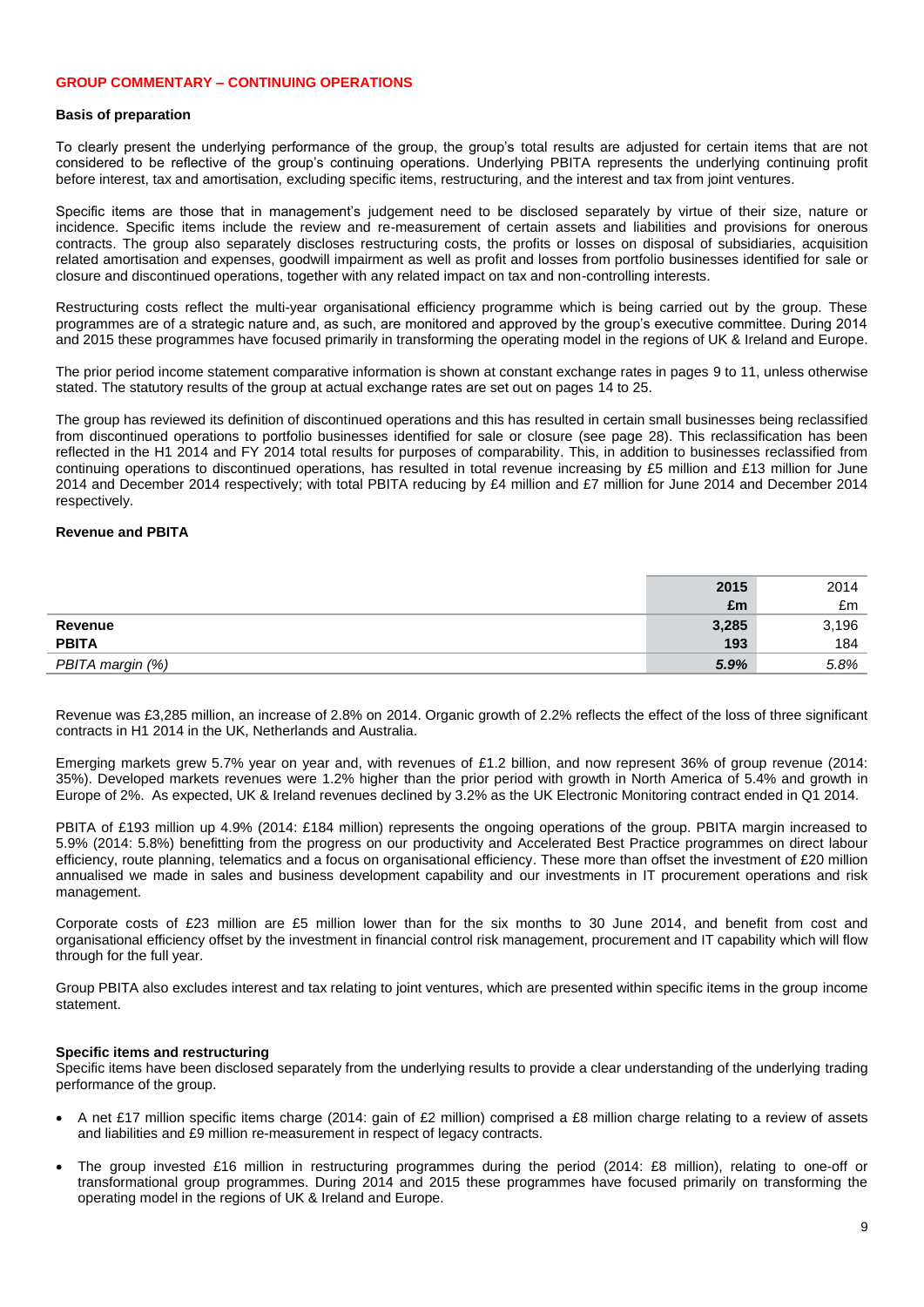#### **Profit on disposal of subsidiaries and goodwill impairment**

A net £9 million charge comprising goodwill impairment of £21 million in relation to portfolio businesses offset by profit on disposal of £12 million mainly relating to the disposal of the group"s International Parcel Service business in Asia Middle East.

#### **Interest and tax**

Net underlying interest payable on net debt was £45 million (2014: £48 million); benefiting from lower interest rates and a decrease in 2015 average net debt. The pension interest charge was £6 million (2014: £10 million), resulting in total underlying interest cost of £51 million (2014: £58 million).

The effective tax rate for the period on underlying earnings was 25% (2014: 25%).

#### **Discontinued operations**

The group recognised a profit on discontinued operations of £4 million in the six months to 30 June 2015 relating mainly to the collection of previously unrecognised receivables related to the sale of the US Government Solutions business in November 2014 offset by trading losses in other discontinued operations.

The US Government Solutions business was sold in November 2014. A further \$55 million relating to this disposal was due to be received over the 18 months following disposal, of which \$27 million has been received during the first half of 2015.

In 2014 the profit of £26 million (£30 million at actual exchange rates) included a profit on disposal of £30 million relating to the sale of the cash solutions business in Canada and the businesses in Sweden and Norway and trading losses of £4 million.

#### **Profit for the period**

The group made a total underlying profit attributable to equity holders ("earnings") of £95 million (2014: £86 million), an increase of 10% for the six months ended 30 June 2015.

#### **Underlying earnings per share**

Underlying earnings per share<sup>a</sup> increased to 6.1p (2014: 5.6p). Total earnings per share<sup>b</sup> was 2.3p (2014: 4.8p). These are based on the weighted average number of shares in issue of 1,545 million (2014: 1,545 million). A reconciliation of the total and underlying EPS is provided below.

|                                                         |                  | Earnings per share <sup>a</sup> |                  |                  |              |                  |
|---------------------------------------------------------|------------------|---------------------------------|------------------|------------------|--------------|------------------|
|                                                         |                  | Underlying <sup>o</sup>         |                  |                  | <b>Total</b> |                  |
|                                                         |                  | 2014 at                         | 2014 at          |                  | 2014 at      | 2014 at          |
|                                                         |                  | constant                        | actual           |                  | constant     | actual           |
|                                                         |                  | exchange                        | exchange         |                  | exchange     | exchange         |
|                                                         | 2015             | rates                           | rates            | 2015             | rates        | rates            |
|                                                         | £m               | £m                              | £m               | £m               | £m           | £m               |
| Profit for the period                                   | 106              | 94                              | 96               | 45               | 82           | 85               |
| Non-controlling interests                               | 11               | 8                               |                  | 10               | 8            | $\overline{7}$   |
| Adjusted profit attributable to shareholders (earnings) | 95               | 86                              | 89               | 35               | 74           | 78               |
| Average number of shares (m)                            | 1,545            | 1,545                           | 1,545            | 1,545            | 1.545        | 1,545            |
| Earnings per share                                      | 6.1 <sub>p</sub> | 5.6 <sub>p</sub>                | 5.8 <sub>p</sub> | 2.3 <sub>p</sub> | 4.8p         | 5.0 <sub>p</sub> |

a 2014 results have been restated for businesses subsequently classified as discontinued or identified for sale or closure – see page 28 for details.

<sup>b</sup> To clearly present underlying performance, specific items have been disclosed separately. For basis of preparation and an analysis of specific items see page 9.

#### **Cash flow, capital expenditure and portfolio management**

Cash flow from operating businesses was £195 million (2014: £185 million) before corporate items in 2014 of £27 million relating to the Electronic Monitoring contract settlement with the UK Government. Cash generated from continuing operations was £195 million (2014: £212 million). The group invested £40 million in capex in the first six months (2014: £54 million) and received proceeds of £15 million (2014: £79 million) from the disposal of businesses.

The net cash flow after investing in the business and proceeds from portfolio rationalisation was £152 million (2014: £204 million).

#### **Net debt**

The net debt position as at 30 June 2015 was £1,677 million (2014: £1,680 million). The group"s net debt to underlying EBITDA ratio is 3.0 (2014: 3.1). The detailed operating profit to net debt reconciliation is provided on page 26 and is reconciled to the statutory cash flow on page 27.

#### **Pensions**

The group's main defined benefit scheme is in the UK which accounts for over 78% (2014: 87%) of the total defined benefit schemes operated by the group and was closed to future accrual in 2011. The group's total IAS 19 Revised (2011) Employee Benefits net pension deficit at 30 June 2015 was £308 million net of tax (31 December 2014: £255 million). The group has made additional pension contributions of £22 million (2014: £21 million) during the first half of the year. The increase in the defined benefit pension deficit is predominantly due to a small reduction in the discount rate and an increase in the inflation rate used.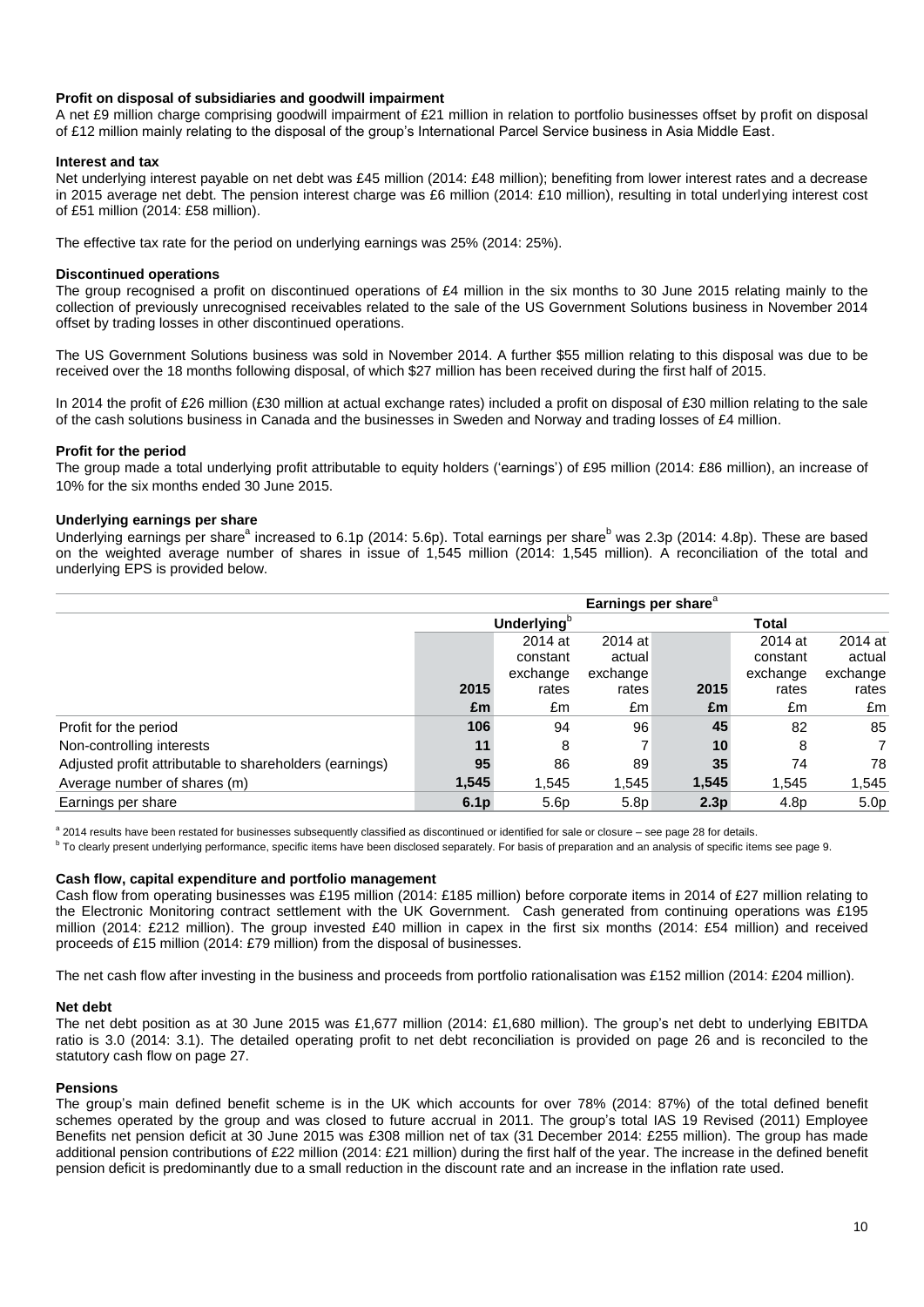#### **Credit facilities**

In April 2015, the group"s credit rating was confirmed by Standard & Poor"s as BBB- (Stable).

As of 30 June 2015 the company had access to unutilised and committed facilities of £782 million. The group has sufficient borrowing capacity to finance its current and medium term investment plans.

The group has no material debt maturities until May 2017 and has a diverse range of finance providers. Borrowings are principally in pounds sterling, US dollars and euros reflecting the geographies of significant operational assets and profits.

The group's main sources of finance and their applicable rates as of 30 June 2015 are set out below:

- (i) A £1 billion multicurrency revolving credit facility provided by a consortium of lending banks at a drawn margin of 0.7% over LIBOR. The facility matures in January 2020, with the option of two one year extensions which if exercised gives the group facilities through January 2021 and January 2022 respectively. As at 30 June 2015 the drawings were US\$225 million, €20 million and £60 million.
- (ii) A US\$450 million private placement of notes issued on 1 March 2007, which mature at various dates between 2017 and 2022, and bear interest at rates between 5.86% and 6.06%.
- (iii) On 15 July 2015 the Group re-paid \$150 million of the US\$449 million and £69 million private placement notes issued on 15 July 2008. The note repaid bore an interest rate of 6.43% and the remaining notes bear interest at rates between 6.78% and 7.56%.
- (iv) A £350 million Public Note issued on 13 May 2009 bearing an interest rate of 7.75%, maturing 13 May 2019.
- $(v)$  A  $\epsilon$ 600 million Public Note issued on 2 May 2012 bearing an interest rate of 2.875%, maturing 2 May 2017.
- (vi) A €500 million Public Note issued on 6 December 2012 bearing an interest rate of 2.625%, maturing 6 December 2018.

#### **Significant exchange rates applicable to the group**

The group derives a significant portion of its revenue and profits in the following currencies. Closing and average rates for these currencies are shown below:

|                     |              |               | At Full Year |
|---------------------|--------------|---------------|--------------|
|                     | As at        | At 2015       | 2014 average |
|                     | 30 June 2015 | average rates | rates        |
| E/US\$              | 1.5725       | 1.5261        | 1.651        |
| £/€                 | 1.4100       | 1.3669        | 1.244        |
| £/South Africa Rand | 19.1059      | 18.1627       | 17.863       |
| £/India Rupee       | 99.9690      | 95.7941       | 100.761      |
| £/Israel Shekel     | 5.9704       | 5.9701        | 5.896        |
| £/Brazil Real       | 4.8850       | 4.5288        | 3.872        |

If June 2015 closing rates were applied to the restated results for the full year to 31 December 2014, underlying PBITA would have decreased from £416 million as reported at June 2015 average rates (see page 28) to £402 million at June 2015 closing rates.

#### **Dividend**

The board has declared an interim dividend of 3.59p per share (DKK 0.3793), an increase of 5% compared with the interim dividend paid in 2014.

#### **Copenhagen Nasdaq OMX listing**

The board is considering de-listing from the Copenhagen Nasdaq OMX. G4S has maintained a Danish listing since the merger in 2004 but, since that time, there has been a significant reduction in the shareholding on the Danish register such that it now accounts for just c4% of the issued share capital. The cost of maintaining the Copenhagen Nasdaq OMX listing is similar to the cost of listing the remaining c96% on the London Stock Exchange. A decision will be communicated in due course.

#### **Risk and uncertainties**

A discussion of the group"s risk assessment and control process and the principal risk and uncertainties that could affect the business activities or financial results is detailed on pages 42 to 50 of the company"s Annual Report and Accounts for the financial year ended 31 December 2014, a copy of which is available on the group's website at [www.g4s.com.](http://www.g4s.com/)

These risks and uncertainties include, but are not limited to, culture and values, health & safety, people, brand/reputation, major contracts and information security. The business risks and uncertainties are expected to remain materially the same as outlined in the 2014 Annual Report and Accounts during the remaining six months of the financial year.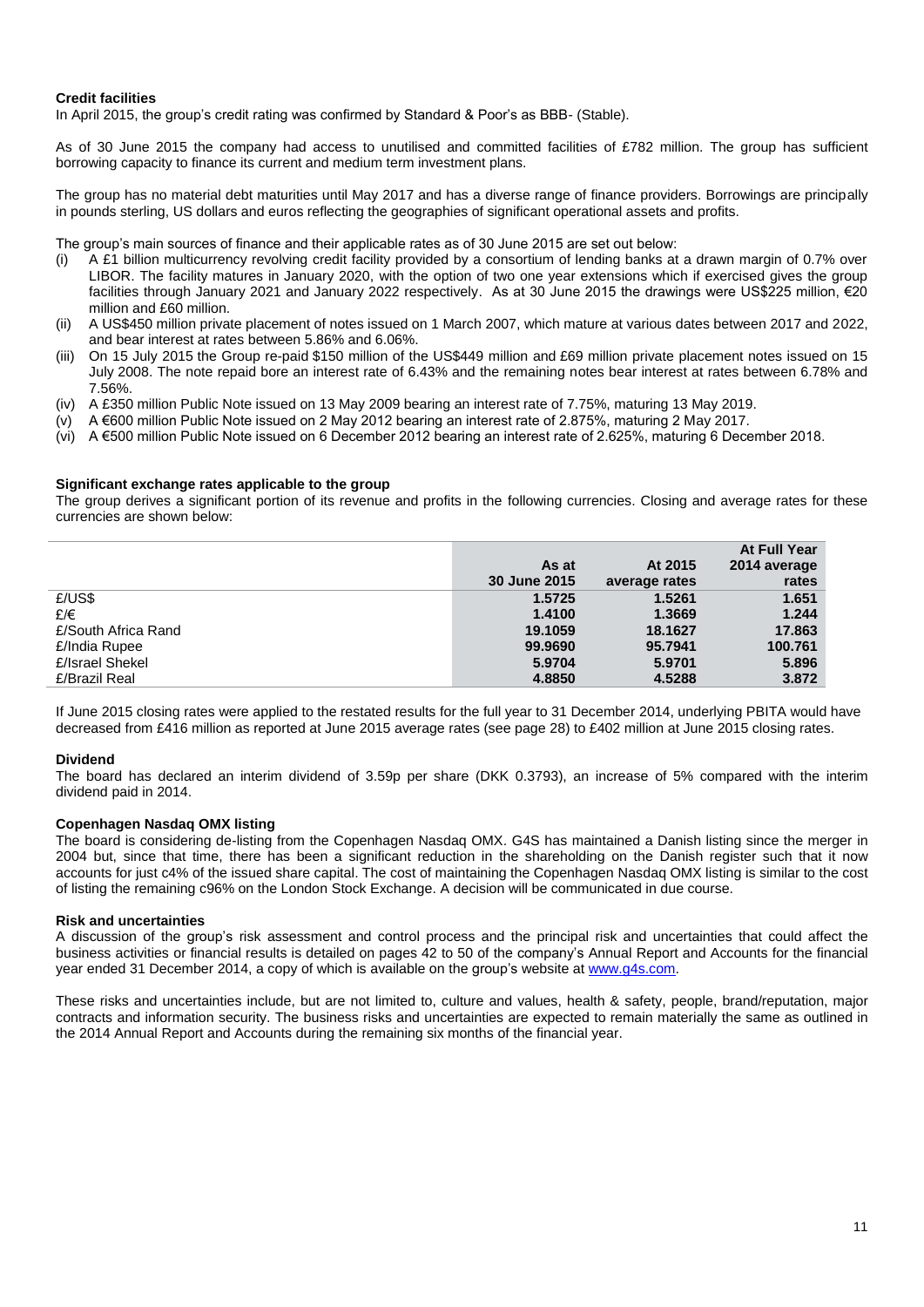## For the six months ended 30 June 2015

## **Directors' responsibility statement in respect of the half-yearly results announcement**

We confirm that to the best of our knowledge:

- this condensed consolidated set of interim financial statements have been prepared in accordance with International Accounting Standard (IAS) 34 *Interim Financial Reporting* as adopted by the European Union;
- the half-yearly report includes a fair review of the information required by:
	- (a) DTR 4.2.7R of the *Disclosure and Transparency Rules*, being an indication of important events that have occurred during the first six months of the financial year and their impact on the condensed set of interim financial statements; and a description of the principal risks and uncertainties for the remaining six months of the year; and
	- (b) DTR 4.2.8R of the *Disclosure and Transparency* Rules, being related party transactions that have taken place in the first six months of the current financial year and that have materially affected the financial position or performance of the entity during that period; and any changes in the related party transactions described in the last annual report that could do so.

A list of the directors is available on the company"s website www.g4s.com.

The responsibility statement is signed by:

**Himanshu Raja** Group Chief Financial Officer 12 August 2015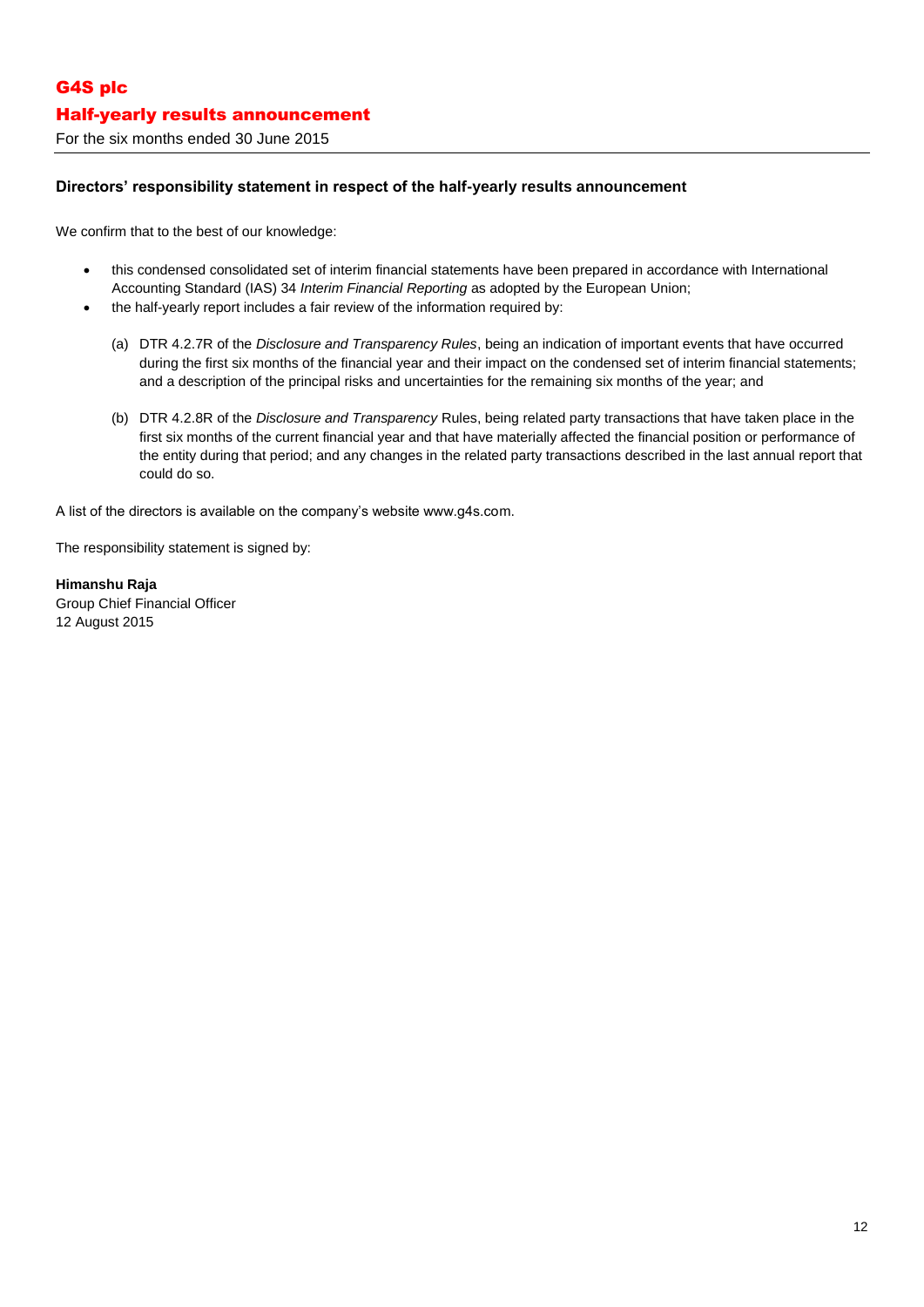## Independent review report to G4S plc

For the six months ended 30 June 2015

## Report on the condensed consolidated interim financial statements

#### **Our conclusion**

We have reviewed the condensed consolidated *interim financial statements*, defined below, in the Half-yearly Results Announcement of G4S plc for the six months ended 30 June 2015. Based on our review, nothing has come to our attention that causes us to believe that the condensed consolidated *interim financial statements* are not prepared, in all material respects, in accordance with International Accounting Standard 34 as adopted by the European Union and the Disclosure and Transparency Rules of the United Kingdom's Financial Conduct Authority. This conclusion is to be read in the context of what we say in the remainder of this report.

#### **What we have reviewed**

The condensed consolidated *interim financial statements*, which are prepared by G4S plc, comprise:

- The consolidated statement of financial position as at 30 June 2015;
- The consolidated income statement and consolidated statement of comprehensive income for the period then ended;
- The consolidated statement of cash flows for the period then ended;
- The consolidated statement of changes in equity for the period then ended; and
- The explanatory notes to the condensed consolidated *interim financial statements*.

As disclosed in note 1, the financial reporting framework that has been applied in the preparation of the full annual financial statements of the group is applicable law and International Financial Reporting Standards (IFRSs) as adopted by the European Union.

The condensed consolidated *interim financial statements* included in the Half-yearly Results Announcement have been prepared in accordance with International Accounting Standard 34, "*Interim Financial Reporting'*, as adopted by the European Union and the Disclosure and Transparency Rules of the United Kingdom's Financial Conduct Authority.

#### **What a review of condensed consolidated financial statements involves**

We conducted our review in accordance with International Standard on Review Engagements (UK and Ireland) 2410, "*Review of Interim Financial Information Performed by the Independent Auditor of the Entity*" issued by the Auditing Practices Board for use in the United Kingdom. A review of interim financial information consists of making enquiries, primarily of persons responsible for financial and accounting matters, and applying analytical and other review procedures.

A review is substantially less in scope than an audit conducted in accordance with International Standards on Auditing (UK and Ireland) and, consequently, does not enable us to obtain assurance that we would become aware of all significant matters that might be identified in an audit. Accordingly, we do not express an audit opinion.

We have read the other information contained in the Half-yearly Results Announcement and considered whether it contains any apparent misstatements or material inconsistencies with the information in the condensed consolidated *interim financial statements*.

### Responsibilities for the condensed consolidated *interim financial statements* and the review

### **Our responsibilities and those of the directors**

The Half-yearly Results Announcement, including the condensed consolidated *interim financial statements*, is the responsibility of, and has been approved by, the directors. The directors are responsible for preparing the Half-yearly Results Announcement in accordance with the Disclosure and Transparency Rules of the United Kingdom's Financial Conduct Authority.

Our responsibility is to express to the company a conclusion on the condensed consolidated *interim financial statements* in the Half-yearly Results Announcement based on our review. This report, including the conclusion, has been prepared for and only for the company for the purpose of complying with the Disclosure and Transparency Rules of the Financial Conduct Authority and for no other purpose. We do not, in giving this conclusion, accept or assume responsibility for any other purpose or to any other person to whom this report is shown or into whose hands it may come save where expressly agreed by our prior consent in writing.

#### **PricewaterhouseCoopers LLP**

Chartered Accountants 1 Embankment Place, London 12 August 2015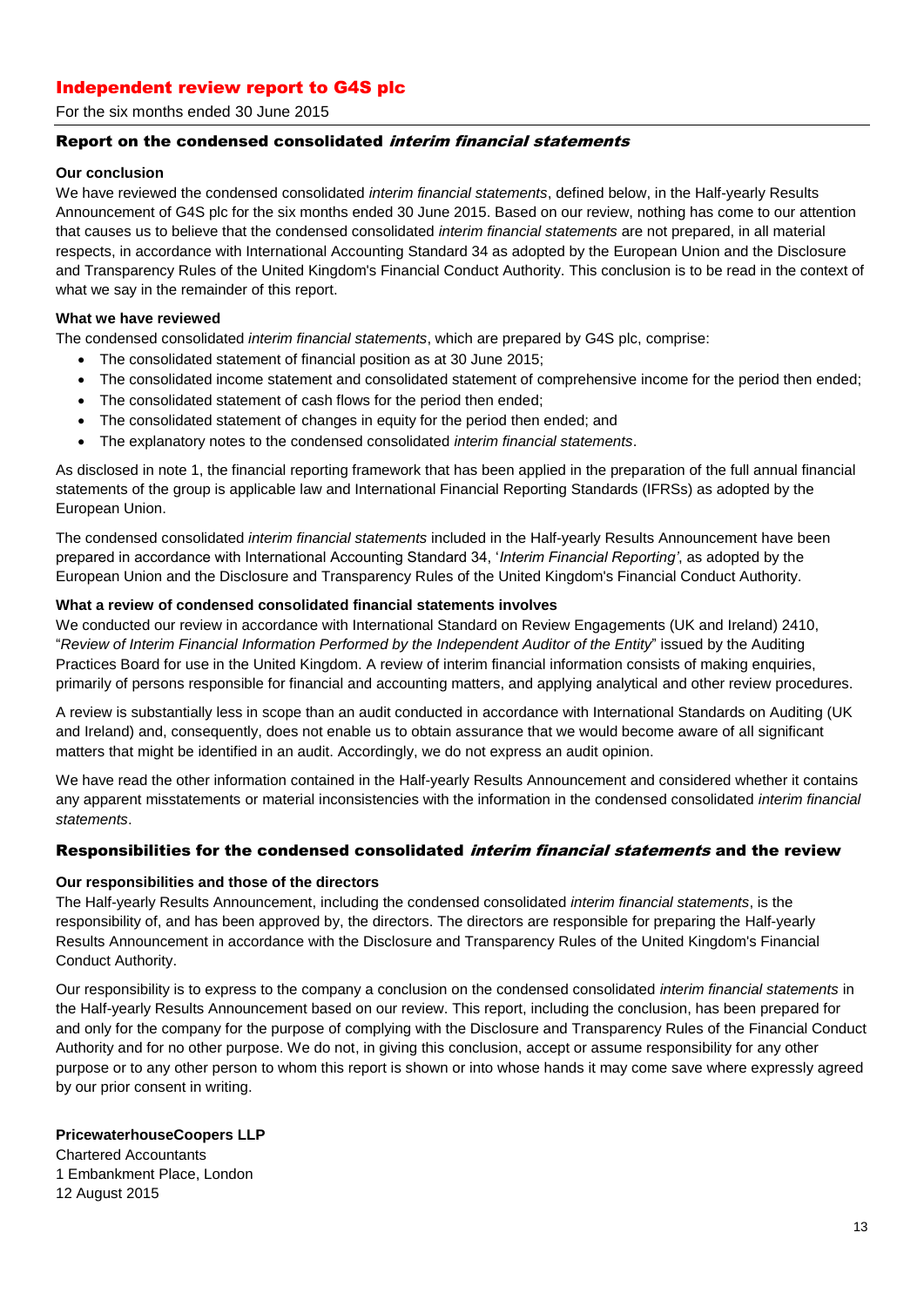# Consolidated income statement

|                                                                           | <b>Six months</b> | Six months       | Year             |
|---------------------------------------------------------------------------|-------------------|------------------|------------------|
|                                                                           | ended             | ended            | ended            |
|                                                                           | <b>June 2015</b>  | June 2014        | Dec 2014         |
| <b>Continuing operations</b><br><b>Notes</b>                              | £m                | £m               | £m               |
|                                                                           |                   |                  |                  |
| $\overline{c}$<br><b>Revenue</b>                                          | 3,409             | 3,376            | 6,861            |
| Operating profit before joint ventures, specific items and restructuring  | 179               | 177              | 399              |
| Share of post-tax profit from joint ventures                              | 6                 | 4                | 8                |
| Profit before interest, tax and amortisation (PBITA)<br>2                 | 185               | 181              | 407              |
| Specific items<br>3                                                       | (17)              | $\overline{2}$   | (56)             |
| 3<br>Restructuring costs                                                  | (16)              | (9)              | (29)             |
| 3<br>Profit on disposal of subsidiaries                                   | 12                |                  |                  |
| Acquisition-related amortisation and expenses                             | (19)              | (33)             | (59)             |
| Goodwill impairment<br>3                                                  | (21)              |                  |                  |
| 3<br><b>Operating profit</b>                                              | 124               | 141              | 263              |
| Net finance expense<br>6                                                  | (54)              | (61)             | (122)            |
| <b>Profit before tax</b>                                                  | 70                | 80               | 141              |
| 7<br>Tax                                                                  | (29)              | (25)             | (44)             |
| Profit from continuing operations after tax                               | 41                | 55               | 97               |
| Profit from discontinued operations<br>4                                  | 4                 | 30               | 72               |
| Profit for the period                                                     | 45                | 85               | 169              |
|                                                                           |                   |                  |                  |
| Attributable to:                                                          |                   |                  |                  |
| Equity holders of the parent                                              | 35                | 78               | 152              |
| Non-controlling interests                                                 | 10                | $\overline{7}$   | 17               |
| Profit for the period                                                     | 45                | 85               | 169              |
|                                                                           |                   |                  |                  |
| Earnings per share attributable to equity shareholders of the parent<br>9 |                   |                  |                  |
| Basic and diluted - continuing operations                                 | 2.0 <sub>p</sub>  | 3.1 <sub>p</sub> | 5.2p             |
| Basic and diluted - total group operations                                | 2.3p              | 5.0 <sub>p</sub> | 9.8 <sub>p</sub> |
|                                                                           |                   |                  |                  |
| Dividends declared in respect of the period                               |                   |                  |                  |
| Interim dividend                                                          | 3.6p              | 3.4 <sub>p</sub> | 3.4 <sub>p</sub> |
| <b>Final dividend</b>                                                     |                   |                  | 5.8p             |
| <b>Total dividend</b><br>8                                                | 3.6 <sub>p</sub>  | 3.4 <sub>p</sub> | 9.2p             |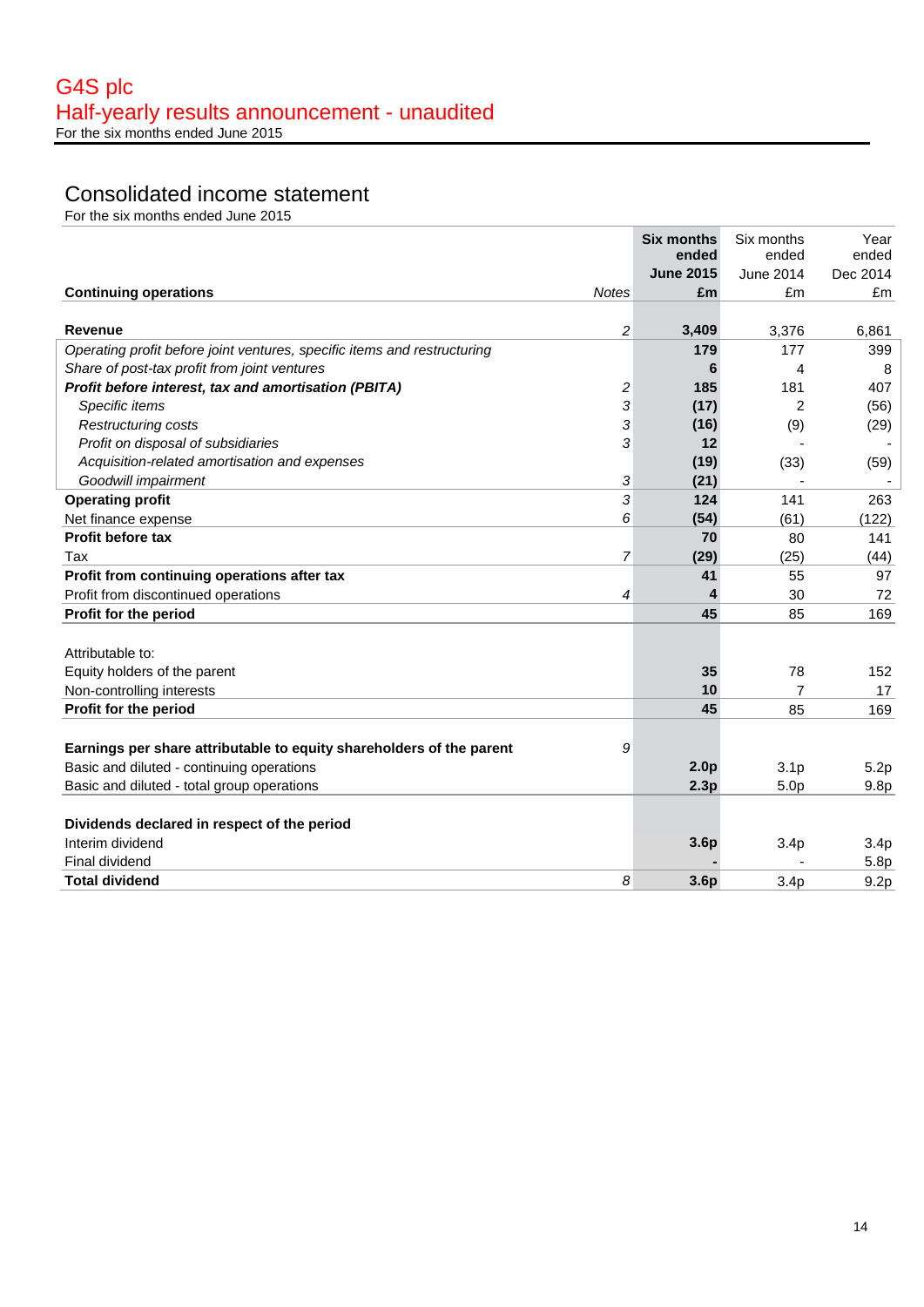## Consolidated statement of comprehensive income

|                                                                                             | <b>Six months</b> | Six months | Year     |
|---------------------------------------------------------------------------------------------|-------------------|------------|----------|
|                                                                                             | ended             | ended      | ended    |
|                                                                                             | <b>June 2015</b>  | June 2014  | Dec 2014 |
|                                                                                             | £m                | £m         | £m       |
| Profit for the period                                                                       | 45                | 85         | 169      |
| Other comprehensive income                                                                  |                   |            |          |
| Items that will not be reclassified to profit or loss:                                      |                   |            |          |
| Remeasurements on defined retirement benefit schemes                                        | (78)              | (1)        | 155      |
| Tax on items that will not be reclassified to profit or loss                                | 10                |            | (36)     |
|                                                                                             | (68)              | (1)        | 119      |
| Items that are or may be reclassified subsequently to profit or loss:                       |                   |            |          |
| Exchange differences on translation of foreign operations                                   | (41)              | (24)       | (4)      |
| Change in fair value relating to cash flow and net investment hedging financial instruments | (44)              | (16)       | (38)     |
| Tax on items that are or may be reclassified subsequently to profit or loss                 | (3)               | (1)        | 6        |
|                                                                                             | (88)              | (41)       | (36)     |
| Other comprehensive (loss)/income, net of tax                                               | (156)             | (42)       | 83       |
| Total comprehensive (loss)/income for the period                                            | (111)             | 43         | 252      |
| Attributable to:                                                                            |                   |            |          |
| Equity holders of the parent                                                                | (120)             | 37         | 236      |
| Non-controlling interests                                                                   |                   | 6          | 16       |
| Total comprehensive (loss)/income for the period                                            | (111)             | 43         | 252      |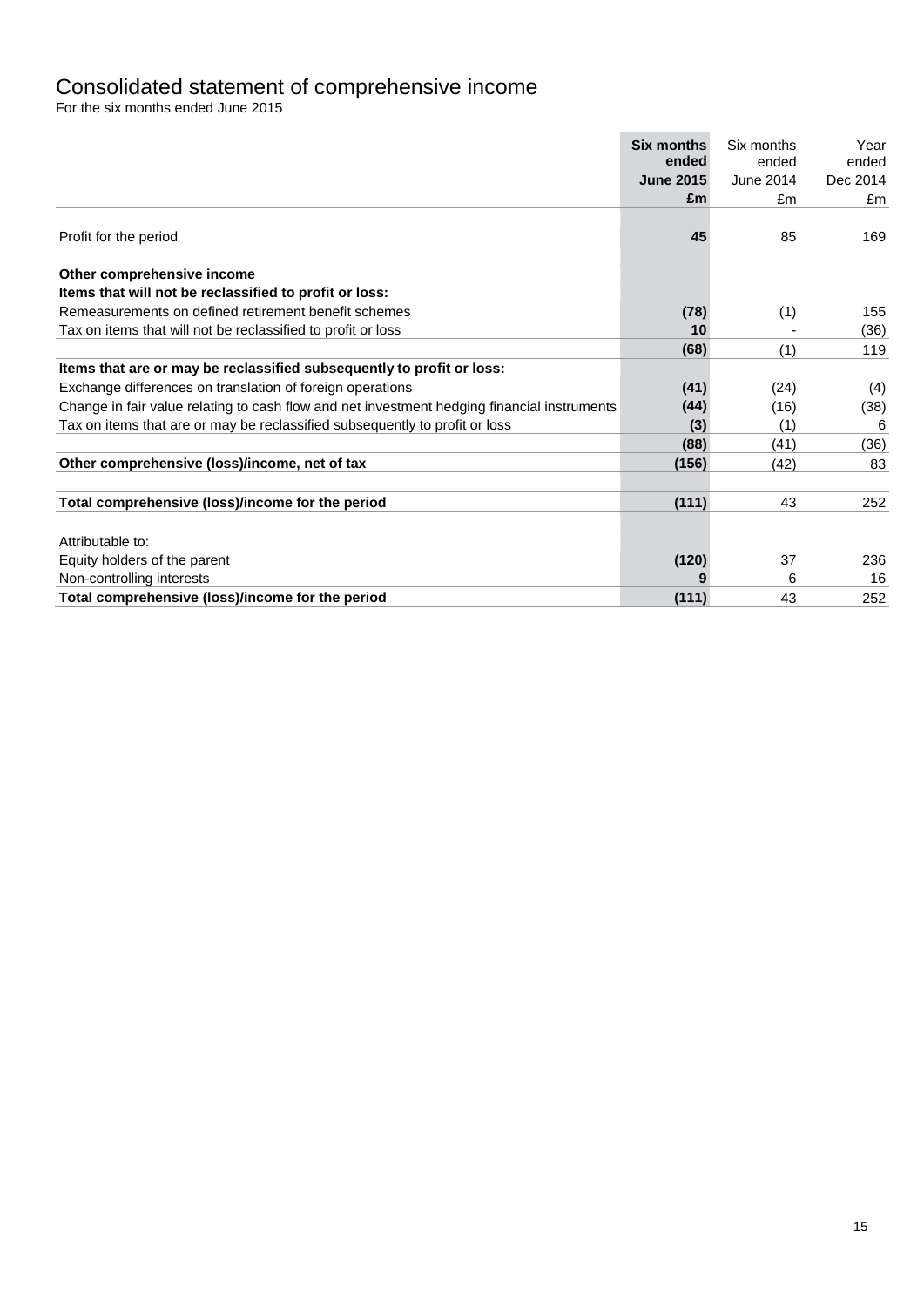## Consolidated statement of changes in equity

|                                             | Attributable to equity holders of the parent |                |                 |              |              |            |               |
|---------------------------------------------|----------------------------------------------|----------------|-----------------|--------------|--------------|------------|---------------|
|                                             | <b>Share</b>                                 | <b>Share</b>   | <b>Retained</b> | <b>Other</b> |              | <b>NCI</b> | <b>Total</b>  |
|                                             | capital                                      | premium        | earnings        | reserves     | <b>Total</b> | reserve    | <b>Equity</b> |
|                                             | 2015                                         | 2015           | 2015            | 2015         | 2015         | 2015       | 2015          |
|                                             | £m                                           | £m             | £m              | £m           | £m           | £m         | £m            |
| At 1 January 2015                           | 388                                          | 258            | 23              | 279          | 948          | 22         | 970           |
| Total comprehensive income                  |                                              | $\blacksquare$ | (61)            | (59)         | (120)        | 9          | (111)         |
| Dividends declared                          |                                              | $\blacksquare$ | (90)            |              | (90)         | (8)        | (98)          |
| Transfer of net investment hedge            |                                              | $\blacksquare$ | (5)             | 5            | -            |            |               |
| Transactions with non-controlling interests |                                              |                |                 |              |              |            | 1             |
| Share-based payments                        |                                              |                | 3               | -            | 3            | -          | 3             |
| At 30 June 2015                             | 388                                          | 258            | (130)           | 225          | 741          | 24         | 765           |

|                            |                                     |                          |            | Attributable to equity holders of the parent |       |                          |       |
|----------------------------|-------------------------------------|--------------------------|------------|----------------------------------------------|-------|--------------------------|-------|
|                            | Retained<br>Share<br>Share<br>Other |                          | <b>NCI</b> |                                              |       |                          |       |
|                            | capital                             | premium                  | earnings   | reserves                                     | Total | reserve                  | Total |
|                            | 2014                                | 2014                     | 2014       | 2014                                         | 2014  | 2014                     | 2014  |
|                            | £m                                  | £m                       | £m         | £m                                           | £m    | £m                       | £m    |
| At 1 January 2014          | 388                                 | 258                      | (418)      | 636                                          | 864   | 20                       | 884   |
| Total comprehensive income | $\overline{\phantom{a}}$            | $\overline{\phantom{a}}$ | 78         | (41)                                         | 37    | 6                        | 43    |
| Dividends declared         | -                                   | $\overline{\phantom{a}}$ | (85)       | $\overline{\phantom{0}}$                     | (85)  | (5)                      | (90)  |
| Share-based payments       |                                     |                          |            | $\overline{\phantom{0}}$                     |       | $\overline{\phantom{0}}$ |       |
| At 30 June 2014            | 388                                 | 258                      | (424)      | 595                                          | 817   | 21                       | 838   |

|                                                                       |         |                          |          | Attributable to equity holders of the parent |       |            |       |
|-----------------------------------------------------------------------|---------|--------------------------|----------|----------------------------------------------|-------|------------|-------|
|                                                                       | Share   | Share                    | Retained | Other<br>reserves                            |       | <b>NCI</b> |       |
|                                                                       | capital | premium                  | earnings |                                              | Total | reserve    | Total |
|                                                                       | 2014    | 2014                     | 2014     | 2014                                         | 2014  | 2014       |       |
|                                                                       | £m      | £m                       | £m       | £m                                           | £m    | £m         | £m    |
| At 1 January 2014                                                     | 388     | 258                      | (418)    | 636                                          | 864   | 20         | 884   |
| Total comprehensive income                                            |         | $\overline{\phantom{0}}$ | 272      | (36)                                         | 236   | 16         | 252   |
| Dividends declared                                                    |         | ۰.                       | (138)    |                                              | (138) | (11)       | (149) |
| Transfer to retained earnings<br>Recycling of translation reserves on |         |                          | 308      | (308)                                        |       |            |       |
| disposal                                                              |         |                          |          | (13)                                         | (13)  |            | (13)  |
| Transactions with non-controlling interests                           |         |                          | (6)      |                                              | (6)   | (3)        | (9)   |
| Share-based payments                                                  |         | $\overline{\phantom{0}}$ | 5        | $\overline{\phantom{0}}$                     | 5     | -          | 5     |
| At 31 December 2014                                                   | 388     | 258                      | 23       | 279                                          | 948   | 22         | 970   |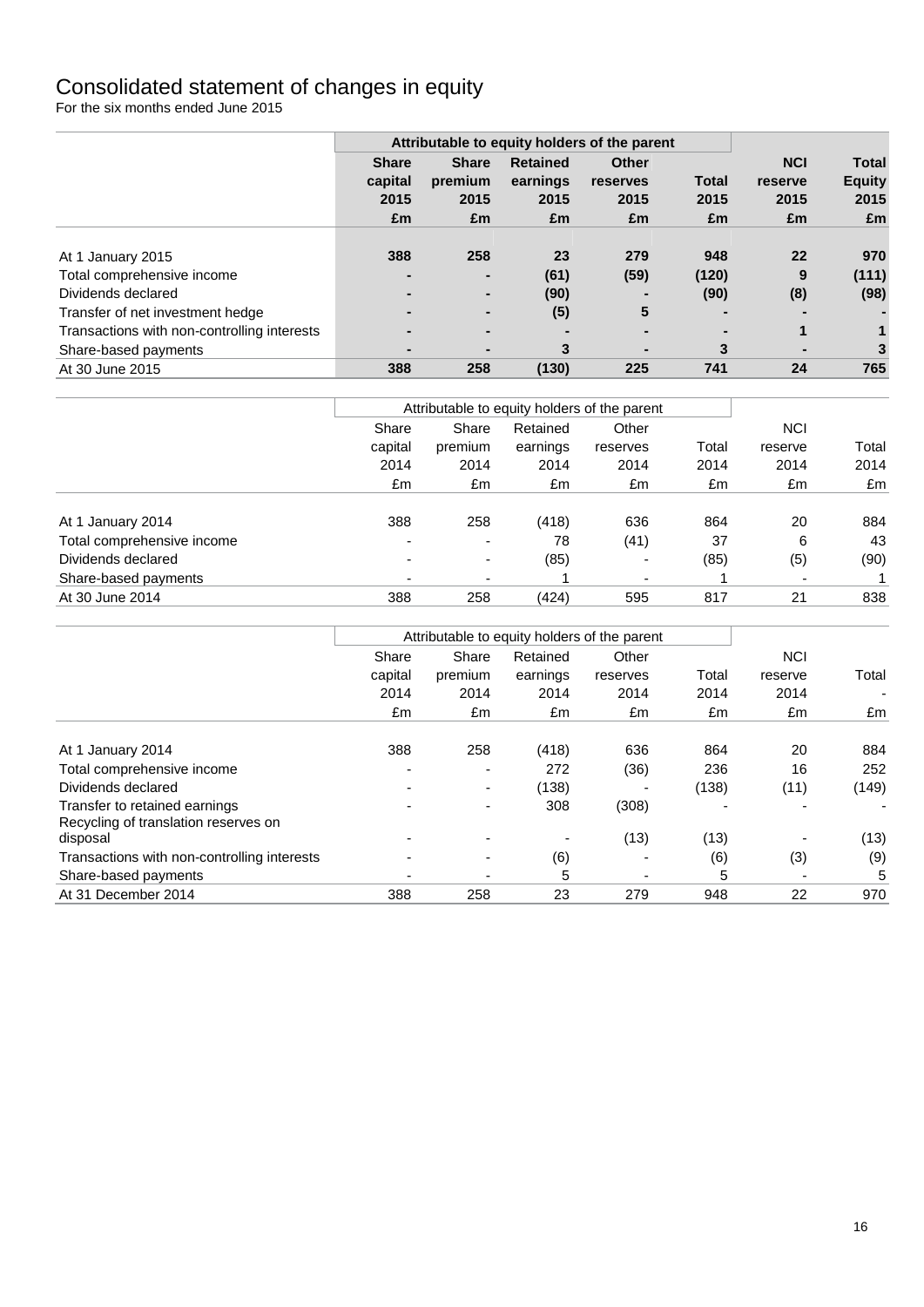## Consolidated statement of financial position

At June 2015

|                                                                      | As at            | As at            | As at    |
|----------------------------------------------------------------------|------------------|------------------|----------|
|                                                                      | <b>June 2015</b> | <b>June 2014</b> | Dec 2014 |
| Notes                                                                | £m               | £m               | £m       |
|                                                                      |                  |                  |          |
| <b>ASSETS</b>                                                        |                  |                  |          |
| <b>Non-current assets</b>                                            |                  |                  |          |
| Goodwill                                                             | 1,877            | 1,908            | 1,939    |
| Other acquisition-related intangible assets                          | 62               | 109              | 83       |
| Other intangible assets                                              | 76               | 78               | 82       |
| Property, plant and equipment                                        | 408              | 449              | 450      |
| Trade and other receivables                                          | 64               | 91               | 97       |
| Investment in joint ventures                                         | 21               | 36               | 41       |
| Deferred tax assets                                                  | 183              | 174              | 176      |
|                                                                      | 2,691            | 2,845            | 2,868    |
| <b>Current assets</b>                                                |                  |                  |          |
| Inventories                                                          | 107              | 117              | 108      |
| Investments                                                          | 53               | 57               | 60       |
| Trade and other receivables                                          | 1,365            | 1,298            | 1,371    |
| Cash and cash equivalents                                            | 460              | 360              | 409      |
| Assets classified as held for sale<br>10                             | 19               | 152              | 6        |
|                                                                      | 2,004            | 1,984            | 1,954    |
|                                                                      |                  |                  |          |
| <b>Total assets</b>                                                  | 4,695            | 4,829            | 4,822    |
| <b>LIABILITIES</b>                                                   |                  |                  |          |
| <b>Current liabilities</b>                                           |                  |                  |          |
| <b>Bank overdrafts</b>                                               | (86)             | (21)             | (18)     |
| <b>Bank loans</b>                                                    | (40)             | (24)             | (60)     |
| Loan notes                                                           | (95)             | (115)            | (96)     |
| Obligations under finance leases                                     | (10)             | (15)             | (14)     |
| Trade and other payables                                             | (1,025)          | (1,041)          | (1, 103) |
| <b>Current tax liabilities</b>                                       | (36)             | (13)             | (69)     |
| Provisions<br>12                                                     | (80)             | (65)             | (90)     |
| 10<br>Liabilities associated with assets classified as held for sale | (11)             | (87)             | (4)      |
|                                                                      | (1, 383)         | (1, 381)         | (1, 454) |
|                                                                      |                  |                  |          |
| <b>Non-current liabilities</b>                                       |                  |                  |          |
| <b>Bank loans</b>                                                    | (221)            | (214)            | (105)    |
| Loan notes                                                           | (1,718)          | (1,754)          | (1,803)  |
| Obligations under finance leases                                     | (19)             | (29)             | (26)     |
| Trade and other payables                                             | (69)             | (14)             | (23)     |
| Retirement benefit obligations<br>11                                 | (383)            | (500)            | (319)    |
| 12<br>Provisions                                                     | (121)            | (66)             | (105)    |
| Deferred tax liabilities                                             | (16)             | (33)             | (17)     |
|                                                                      | (2, 547)         | (2,610)          | (2, 398) |
| <b>Total liabilities</b>                                             | (3,930)          | (3,991)          | (3, 852) |
|                                                                      |                  |                  |          |
| <b>Net assets</b>                                                    | 765              | 838              | 970      |
|                                                                      |                  |                  |          |
| <b>EQUITY</b><br>Share capital                                       | 388              | 388              | 388      |
| Share premium                                                        | 258              | 258              | 258      |
| Reserves                                                             | 95               | 171              | 302      |
| Equity attributable to equity holders of the parent                  | 741              | 817              | 948      |
| Non-controlling interests                                            | 24               | 21               | 22       |
| <b>Total equity</b>                                                  | 765              | 838              | 970      |
|                                                                      |                  |                  |          |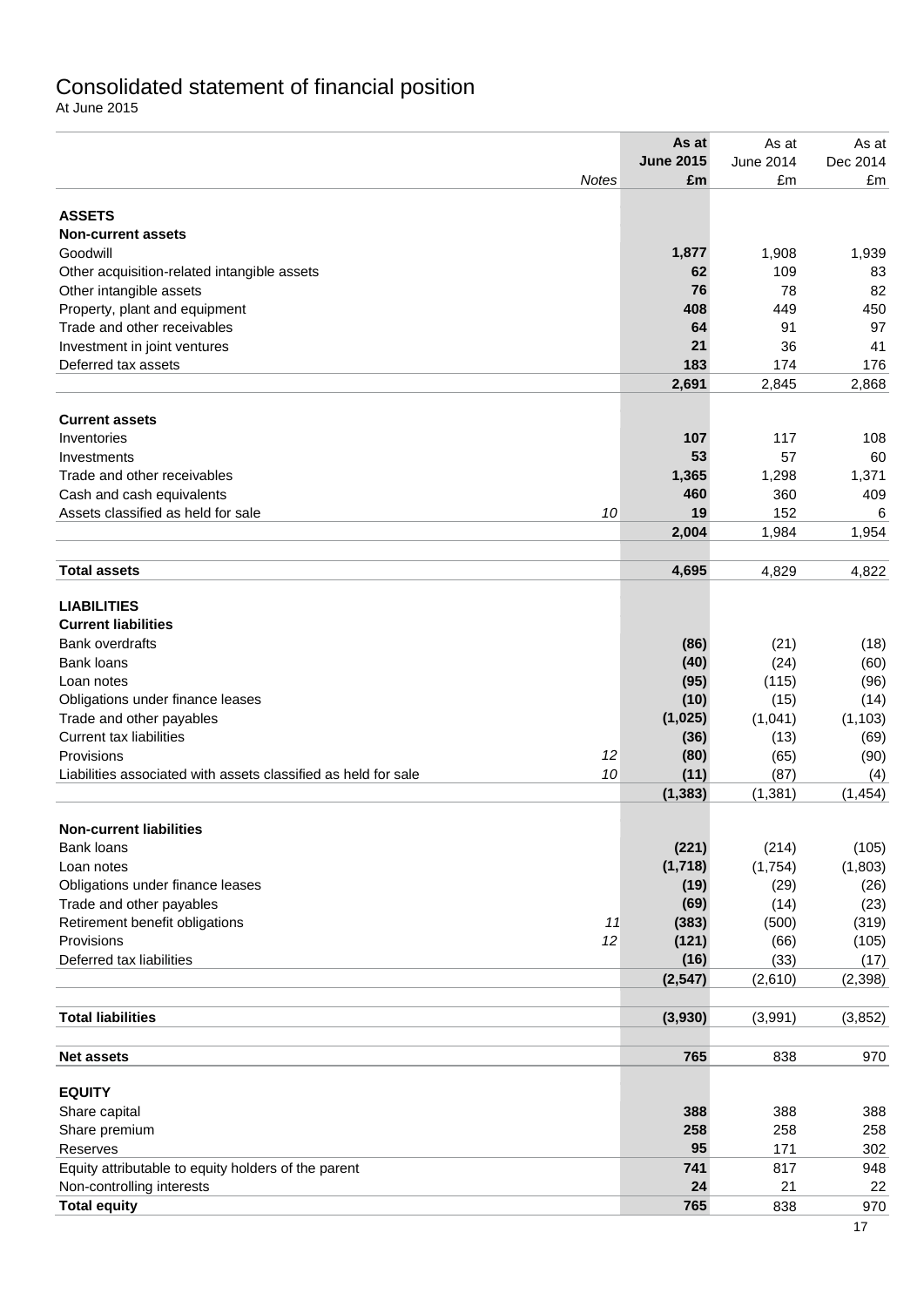# Consolidated statement of cash flows

For the six months ended June 2015

| £m<br>£m<br>£m<br>124<br><b>Operating profit</b><br>141<br>263<br>Adjustments for non-cash and other items:<br>21<br>Goodwill impairment<br>19<br>Acquisition-related amortisation and expenses<br>33<br>59<br>(12)<br>Profit on disposal of subsidiaries<br>Pension settlement gain<br>(21)<br>Depreciation and amortisation<br>64<br>66<br>133<br>Impairment of other assets<br>4<br>3<br>Share-based payments<br>5<br>1<br>(6)<br>Share of profit from joint ventures<br>(4)<br>(8)<br>Profit on disposal of assets and subsidiaries<br>(3)<br>19<br>Increase/(decrease) in provisions<br>(121)<br>(68)<br>(22)<br>Additional pension contributions<br>(21)<br>(42)<br>322<br>Operating cash flow before movements in working capital<br>210<br>95<br>(54)<br>Net working capital movement<br>(40)<br>19<br>Net cash flow from operating activities of continuing operations<br>156<br>55<br>341<br>Net cash flow from operating activities of discontinued operations<br>14<br>(10)<br>(5)<br><b>Cash generated by operations</b><br>170<br>45<br>336<br>Tax paid<br>(76)<br>(39)<br>(81)<br>Net cash flow from operating activities<br>94<br>255<br>6<br><b>Investing activities</b><br>Purchases of non-current assets<br>(47)<br>(59)<br>(138)<br>Proceeds on disposal of property, plant and equipment and intangible assets<br>other than acquisition-related<br>$\overline{7}$<br>5<br>16<br>Disposal of subsidiaries<br>15<br>79<br>159<br>Acquisition of subsidiaries<br>(2)<br>(8)<br>(3)<br>(8)<br>Cash, cash equivalents and bank overdrafts in disposed/acquired entities<br>(4)<br>(12)<br>Interest received<br>14<br>15<br>12<br>Sale/(purchase) of investments<br>7<br>(20)<br>(17)<br>5<br>6<br>9<br>Cash flow from equity accounted investments<br>Net cash (used in)/generated by investing activities<br>(11)<br>16<br>26<br><b>Financing activities</b><br>Dividends paid to equity shareholders of the parent<br>(90)<br>(85)<br>(138)<br>Dividends paid to non-controlling interests<br>(8)<br>(5)<br>(11)<br>102<br>Other net movement in borrowings<br>7<br>(91)<br>(64)<br>Interest paid<br>(81)<br>(126)<br>(9)<br>Repayment of obligations under finance leases<br>(8)<br>(19)<br>Movement in customer cash balances<br>(22)<br>(22)<br>Transactions with non-controlling interests<br>(10)<br>Net cash flow from financing activities<br>(69)<br>(194)<br>(417)<br>Net increase/(decrease) in cash, cash equivalents and bank overdrafts<br>14<br>(172)<br>(136)<br>391<br>Cash, cash equivalents and bank overdrafts at the beginning of the period<br>538<br>538<br>(29)<br>Effect of foreign exchange rate fluctuations on cash held<br>(22)<br>(11)<br>Cash, cash equivalents and bank overdrafts at the end of the period<br>376<br>344<br>391 | <b>Six months</b><br>ended<br><b>June 2015</b> | Six months<br>ended<br>June 2014 | Year<br>ended<br>Dec 2014 |
|-------------------------------------------------------------------------------------------------------------------------------------------------------------------------------------------------------------------------------------------------------------------------------------------------------------------------------------------------------------------------------------------------------------------------------------------------------------------------------------------------------------------------------------------------------------------------------------------------------------------------------------------------------------------------------------------------------------------------------------------------------------------------------------------------------------------------------------------------------------------------------------------------------------------------------------------------------------------------------------------------------------------------------------------------------------------------------------------------------------------------------------------------------------------------------------------------------------------------------------------------------------------------------------------------------------------------------------------------------------------------------------------------------------------------------------------------------------------------------------------------------------------------------------------------------------------------------------------------------------------------------------------------------------------------------------------------------------------------------------------------------------------------------------------------------------------------------------------------------------------------------------------------------------------------------------------------------------------------------------------------------------------------------------------------------------------------------------------------------------------------------------------------------------------------------------------------------------------------------------------------------------------------------------------------------------------------------------------------------------------------------------------------------------------------------------------------------------------------------------------------------------------------------------------------------------------------------------------------------------------------------------------------------------------------------------------------------------------------------------------------------------------------------------|------------------------------------------------|----------------------------------|---------------------------|
|                                                                                                                                                                                                                                                                                                                                                                                                                                                                                                                                                                                                                                                                                                                                                                                                                                                                                                                                                                                                                                                                                                                                                                                                                                                                                                                                                                                                                                                                                                                                                                                                                                                                                                                                                                                                                                                                                                                                                                                                                                                                                                                                                                                                                                                                                                                                                                                                                                                                                                                                                                                                                                                                                                                                                                                     |                                                |                                  |                           |
|                                                                                                                                                                                                                                                                                                                                                                                                                                                                                                                                                                                                                                                                                                                                                                                                                                                                                                                                                                                                                                                                                                                                                                                                                                                                                                                                                                                                                                                                                                                                                                                                                                                                                                                                                                                                                                                                                                                                                                                                                                                                                                                                                                                                                                                                                                                                                                                                                                                                                                                                                                                                                                                                                                                                                                                     |                                                |                                  |                           |
|                                                                                                                                                                                                                                                                                                                                                                                                                                                                                                                                                                                                                                                                                                                                                                                                                                                                                                                                                                                                                                                                                                                                                                                                                                                                                                                                                                                                                                                                                                                                                                                                                                                                                                                                                                                                                                                                                                                                                                                                                                                                                                                                                                                                                                                                                                                                                                                                                                                                                                                                                                                                                                                                                                                                                                                     |                                                |                                  |                           |
|                                                                                                                                                                                                                                                                                                                                                                                                                                                                                                                                                                                                                                                                                                                                                                                                                                                                                                                                                                                                                                                                                                                                                                                                                                                                                                                                                                                                                                                                                                                                                                                                                                                                                                                                                                                                                                                                                                                                                                                                                                                                                                                                                                                                                                                                                                                                                                                                                                                                                                                                                                                                                                                                                                                                                                                     |                                                |                                  |                           |
|                                                                                                                                                                                                                                                                                                                                                                                                                                                                                                                                                                                                                                                                                                                                                                                                                                                                                                                                                                                                                                                                                                                                                                                                                                                                                                                                                                                                                                                                                                                                                                                                                                                                                                                                                                                                                                                                                                                                                                                                                                                                                                                                                                                                                                                                                                                                                                                                                                                                                                                                                                                                                                                                                                                                                                                     |                                                |                                  |                           |
|                                                                                                                                                                                                                                                                                                                                                                                                                                                                                                                                                                                                                                                                                                                                                                                                                                                                                                                                                                                                                                                                                                                                                                                                                                                                                                                                                                                                                                                                                                                                                                                                                                                                                                                                                                                                                                                                                                                                                                                                                                                                                                                                                                                                                                                                                                                                                                                                                                                                                                                                                                                                                                                                                                                                                                                     |                                                |                                  |                           |
|                                                                                                                                                                                                                                                                                                                                                                                                                                                                                                                                                                                                                                                                                                                                                                                                                                                                                                                                                                                                                                                                                                                                                                                                                                                                                                                                                                                                                                                                                                                                                                                                                                                                                                                                                                                                                                                                                                                                                                                                                                                                                                                                                                                                                                                                                                                                                                                                                                                                                                                                                                                                                                                                                                                                                                                     |                                                |                                  |                           |
|                                                                                                                                                                                                                                                                                                                                                                                                                                                                                                                                                                                                                                                                                                                                                                                                                                                                                                                                                                                                                                                                                                                                                                                                                                                                                                                                                                                                                                                                                                                                                                                                                                                                                                                                                                                                                                                                                                                                                                                                                                                                                                                                                                                                                                                                                                                                                                                                                                                                                                                                                                                                                                                                                                                                                                                     |                                                |                                  |                           |
|                                                                                                                                                                                                                                                                                                                                                                                                                                                                                                                                                                                                                                                                                                                                                                                                                                                                                                                                                                                                                                                                                                                                                                                                                                                                                                                                                                                                                                                                                                                                                                                                                                                                                                                                                                                                                                                                                                                                                                                                                                                                                                                                                                                                                                                                                                                                                                                                                                                                                                                                                                                                                                                                                                                                                                                     |                                                |                                  |                           |
|                                                                                                                                                                                                                                                                                                                                                                                                                                                                                                                                                                                                                                                                                                                                                                                                                                                                                                                                                                                                                                                                                                                                                                                                                                                                                                                                                                                                                                                                                                                                                                                                                                                                                                                                                                                                                                                                                                                                                                                                                                                                                                                                                                                                                                                                                                                                                                                                                                                                                                                                                                                                                                                                                                                                                                                     |                                                |                                  |                           |
|                                                                                                                                                                                                                                                                                                                                                                                                                                                                                                                                                                                                                                                                                                                                                                                                                                                                                                                                                                                                                                                                                                                                                                                                                                                                                                                                                                                                                                                                                                                                                                                                                                                                                                                                                                                                                                                                                                                                                                                                                                                                                                                                                                                                                                                                                                                                                                                                                                                                                                                                                                                                                                                                                                                                                                                     |                                                |                                  |                           |
|                                                                                                                                                                                                                                                                                                                                                                                                                                                                                                                                                                                                                                                                                                                                                                                                                                                                                                                                                                                                                                                                                                                                                                                                                                                                                                                                                                                                                                                                                                                                                                                                                                                                                                                                                                                                                                                                                                                                                                                                                                                                                                                                                                                                                                                                                                                                                                                                                                                                                                                                                                                                                                                                                                                                                                                     |                                                |                                  |                           |
|                                                                                                                                                                                                                                                                                                                                                                                                                                                                                                                                                                                                                                                                                                                                                                                                                                                                                                                                                                                                                                                                                                                                                                                                                                                                                                                                                                                                                                                                                                                                                                                                                                                                                                                                                                                                                                                                                                                                                                                                                                                                                                                                                                                                                                                                                                                                                                                                                                                                                                                                                                                                                                                                                                                                                                                     |                                                |                                  |                           |
|                                                                                                                                                                                                                                                                                                                                                                                                                                                                                                                                                                                                                                                                                                                                                                                                                                                                                                                                                                                                                                                                                                                                                                                                                                                                                                                                                                                                                                                                                                                                                                                                                                                                                                                                                                                                                                                                                                                                                                                                                                                                                                                                                                                                                                                                                                                                                                                                                                                                                                                                                                                                                                                                                                                                                                                     |                                                |                                  |                           |
|                                                                                                                                                                                                                                                                                                                                                                                                                                                                                                                                                                                                                                                                                                                                                                                                                                                                                                                                                                                                                                                                                                                                                                                                                                                                                                                                                                                                                                                                                                                                                                                                                                                                                                                                                                                                                                                                                                                                                                                                                                                                                                                                                                                                                                                                                                                                                                                                                                                                                                                                                                                                                                                                                                                                                                                     |                                                |                                  |                           |
|                                                                                                                                                                                                                                                                                                                                                                                                                                                                                                                                                                                                                                                                                                                                                                                                                                                                                                                                                                                                                                                                                                                                                                                                                                                                                                                                                                                                                                                                                                                                                                                                                                                                                                                                                                                                                                                                                                                                                                                                                                                                                                                                                                                                                                                                                                                                                                                                                                                                                                                                                                                                                                                                                                                                                                                     |                                                |                                  |                           |
|                                                                                                                                                                                                                                                                                                                                                                                                                                                                                                                                                                                                                                                                                                                                                                                                                                                                                                                                                                                                                                                                                                                                                                                                                                                                                                                                                                                                                                                                                                                                                                                                                                                                                                                                                                                                                                                                                                                                                                                                                                                                                                                                                                                                                                                                                                                                                                                                                                                                                                                                                                                                                                                                                                                                                                                     |                                                |                                  |                           |
|                                                                                                                                                                                                                                                                                                                                                                                                                                                                                                                                                                                                                                                                                                                                                                                                                                                                                                                                                                                                                                                                                                                                                                                                                                                                                                                                                                                                                                                                                                                                                                                                                                                                                                                                                                                                                                                                                                                                                                                                                                                                                                                                                                                                                                                                                                                                                                                                                                                                                                                                                                                                                                                                                                                                                                                     |                                                |                                  |                           |
|                                                                                                                                                                                                                                                                                                                                                                                                                                                                                                                                                                                                                                                                                                                                                                                                                                                                                                                                                                                                                                                                                                                                                                                                                                                                                                                                                                                                                                                                                                                                                                                                                                                                                                                                                                                                                                                                                                                                                                                                                                                                                                                                                                                                                                                                                                                                                                                                                                                                                                                                                                                                                                                                                                                                                                                     |                                                |                                  |                           |
|                                                                                                                                                                                                                                                                                                                                                                                                                                                                                                                                                                                                                                                                                                                                                                                                                                                                                                                                                                                                                                                                                                                                                                                                                                                                                                                                                                                                                                                                                                                                                                                                                                                                                                                                                                                                                                                                                                                                                                                                                                                                                                                                                                                                                                                                                                                                                                                                                                                                                                                                                                                                                                                                                                                                                                                     |                                                |                                  |                           |
|                                                                                                                                                                                                                                                                                                                                                                                                                                                                                                                                                                                                                                                                                                                                                                                                                                                                                                                                                                                                                                                                                                                                                                                                                                                                                                                                                                                                                                                                                                                                                                                                                                                                                                                                                                                                                                                                                                                                                                                                                                                                                                                                                                                                                                                                                                                                                                                                                                                                                                                                                                                                                                                                                                                                                                                     |                                                |                                  |                           |
|                                                                                                                                                                                                                                                                                                                                                                                                                                                                                                                                                                                                                                                                                                                                                                                                                                                                                                                                                                                                                                                                                                                                                                                                                                                                                                                                                                                                                                                                                                                                                                                                                                                                                                                                                                                                                                                                                                                                                                                                                                                                                                                                                                                                                                                                                                                                                                                                                                                                                                                                                                                                                                                                                                                                                                                     |                                                |                                  |                           |
|                                                                                                                                                                                                                                                                                                                                                                                                                                                                                                                                                                                                                                                                                                                                                                                                                                                                                                                                                                                                                                                                                                                                                                                                                                                                                                                                                                                                                                                                                                                                                                                                                                                                                                                                                                                                                                                                                                                                                                                                                                                                                                                                                                                                                                                                                                                                                                                                                                                                                                                                                                                                                                                                                                                                                                                     |                                                |                                  |                           |
|                                                                                                                                                                                                                                                                                                                                                                                                                                                                                                                                                                                                                                                                                                                                                                                                                                                                                                                                                                                                                                                                                                                                                                                                                                                                                                                                                                                                                                                                                                                                                                                                                                                                                                                                                                                                                                                                                                                                                                                                                                                                                                                                                                                                                                                                                                                                                                                                                                                                                                                                                                                                                                                                                                                                                                                     |                                                |                                  |                           |
|                                                                                                                                                                                                                                                                                                                                                                                                                                                                                                                                                                                                                                                                                                                                                                                                                                                                                                                                                                                                                                                                                                                                                                                                                                                                                                                                                                                                                                                                                                                                                                                                                                                                                                                                                                                                                                                                                                                                                                                                                                                                                                                                                                                                                                                                                                                                                                                                                                                                                                                                                                                                                                                                                                                                                                                     |                                                |                                  |                           |
|                                                                                                                                                                                                                                                                                                                                                                                                                                                                                                                                                                                                                                                                                                                                                                                                                                                                                                                                                                                                                                                                                                                                                                                                                                                                                                                                                                                                                                                                                                                                                                                                                                                                                                                                                                                                                                                                                                                                                                                                                                                                                                                                                                                                                                                                                                                                                                                                                                                                                                                                                                                                                                                                                                                                                                                     |                                                |                                  |                           |
|                                                                                                                                                                                                                                                                                                                                                                                                                                                                                                                                                                                                                                                                                                                                                                                                                                                                                                                                                                                                                                                                                                                                                                                                                                                                                                                                                                                                                                                                                                                                                                                                                                                                                                                                                                                                                                                                                                                                                                                                                                                                                                                                                                                                                                                                                                                                                                                                                                                                                                                                                                                                                                                                                                                                                                                     |                                                |                                  |                           |
|                                                                                                                                                                                                                                                                                                                                                                                                                                                                                                                                                                                                                                                                                                                                                                                                                                                                                                                                                                                                                                                                                                                                                                                                                                                                                                                                                                                                                                                                                                                                                                                                                                                                                                                                                                                                                                                                                                                                                                                                                                                                                                                                                                                                                                                                                                                                                                                                                                                                                                                                                                                                                                                                                                                                                                                     |                                                |                                  |                           |
|                                                                                                                                                                                                                                                                                                                                                                                                                                                                                                                                                                                                                                                                                                                                                                                                                                                                                                                                                                                                                                                                                                                                                                                                                                                                                                                                                                                                                                                                                                                                                                                                                                                                                                                                                                                                                                                                                                                                                                                                                                                                                                                                                                                                                                                                                                                                                                                                                                                                                                                                                                                                                                                                                                                                                                                     |                                                |                                  |                           |
|                                                                                                                                                                                                                                                                                                                                                                                                                                                                                                                                                                                                                                                                                                                                                                                                                                                                                                                                                                                                                                                                                                                                                                                                                                                                                                                                                                                                                                                                                                                                                                                                                                                                                                                                                                                                                                                                                                                                                                                                                                                                                                                                                                                                                                                                                                                                                                                                                                                                                                                                                                                                                                                                                                                                                                                     |                                                |                                  |                           |
|                                                                                                                                                                                                                                                                                                                                                                                                                                                                                                                                                                                                                                                                                                                                                                                                                                                                                                                                                                                                                                                                                                                                                                                                                                                                                                                                                                                                                                                                                                                                                                                                                                                                                                                                                                                                                                                                                                                                                                                                                                                                                                                                                                                                                                                                                                                                                                                                                                                                                                                                                                                                                                                                                                                                                                                     |                                                |                                  |                           |
|                                                                                                                                                                                                                                                                                                                                                                                                                                                                                                                                                                                                                                                                                                                                                                                                                                                                                                                                                                                                                                                                                                                                                                                                                                                                                                                                                                                                                                                                                                                                                                                                                                                                                                                                                                                                                                                                                                                                                                                                                                                                                                                                                                                                                                                                                                                                                                                                                                                                                                                                                                                                                                                                                                                                                                                     |                                                |                                  |                           |
|                                                                                                                                                                                                                                                                                                                                                                                                                                                                                                                                                                                                                                                                                                                                                                                                                                                                                                                                                                                                                                                                                                                                                                                                                                                                                                                                                                                                                                                                                                                                                                                                                                                                                                                                                                                                                                                                                                                                                                                                                                                                                                                                                                                                                                                                                                                                                                                                                                                                                                                                                                                                                                                                                                                                                                                     |                                                |                                  |                           |
|                                                                                                                                                                                                                                                                                                                                                                                                                                                                                                                                                                                                                                                                                                                                                                                                                                                                                                                                                                                                                                                                                                                                                                                                                                                                                                                                                                                                                                                                                                                                                                                                                                                                                                                                                                                                                                                                                                                                                                                                                                                                                                                                                                                                                                                                                                                                                                                                                                                                                                                                                                                                                                                                                                                                                                                     |                                                |                                  |                           |
|                                                                                                                                                                                                                                                                                                                                                                                                                                                                                                                                                                                                                                                                                                                                                                                                                                                                                                                                                                                                                                                                                                                                                                                                                                                                                                                                                                                                                                                                                                                                                                                                                                                                                                                                                                                                                                                                                                                                                                                                                                                                                                                                                                                                                                                                                                                                                                                                                                                                                                                                                                                                                                                                                                                                                                                     |                                                |                                  |                           |
|                                                                                                                                                                                                                                                                                                                                                                                                                                                                                                                                                                                                                                                                                                                                                                                                                                                                                                                                                                                                                                                                                                                                                                                                                                                                                                                                                                                                                                                                                                                                                                                                                                                                                                                                                                                                                                                                                                                                                                                                                                                                                                                                                                                                                                                                                                                                                                                                                                                                                                                                                                                                                                                                                                                                                                                     |                                                |                                  |                           |
|                                                                                                                                                                                                                                                                                                                                                                                                                                                                                                                                                                                                                                                                                                                                                                                                                                                                                                                                                                                                                                                                                                                                                                                                                                                                                                                                                                                                                                                                                                                                                                                                                                                                                                                                                                                                                                                                                                                                                                                                                                                                                                                                                                                                                                                                                                                                                                                                                                                                                                                                                                                                                                                                                                                                                                                     |                                                |                                  |                           |
|                                                                                                                                                                                                                                                                                                                                                                                                                                                                                                                                                                                                                                                                                                                                                                                                                                                                                                                                                                                                                                                                                                                                                                                                                                                                                                                                                                                                                                                                                                                                                                                                                                                                                                                                                                                                                                                                                                                                                                                                                                                                                                                                                                                                                                                                                                                                                                                                                                                                                                                                                                                                                                                                                                                                                                                     |                                                |                                  |                           |
|                                                                                                                                                                                                                                                                                                                                                                                                                                                                                                                                                                                                                                                                                                                                                                                                                                                                                                                                                                                                                                                                                                                                                                                                                                                                                                                                                                                                                                                                                                                                                                                                                                                                                                                                                                                                                                                                                                                                                                                                                                                                                                                                                                                                                                                                                                                                                                                                                                                                                                                                                                                                                                                                                                                                                                                     |                                                |                                  |                           |
|                                                                                                                                                                                                                                                                                                                                                                                                                                                                                                                                                                                                                                                                                                                                                                                                                                                                                                                                                                                                                                                                                                                                                                                                                                                                                                                                                                                                                                                                                                                                                                                                                                                                                                                                                                                                                                                                                                                                                                                                                                                                                                                                                                                                                                                                                                                                                                                                                                                                                                                                                                                                                                                                                                                                                                                     |                                                |                                  |                           |
|                                                                                                                                                                                                                                                                                                                                                                                                                                                                                                                                                                                                                                                                                                                                                                                                                                                                                                                                                                                                                                                                                                                                                                                                                                                                                                                                                                                                                                                                                                                                                                                                                                                                                                                                                                                                                                                                                                                                                                                                                                                                                                                                                                                                                                                                                                                                                                                                                                                                                                                                                                                                                                                                                                                                                                                     |                                                |                                  |                           |
|                                                                                                                                                                                                                                                                                                                                                                                                                                                                                                                                                                                                                                                                                                                                                                                                                                                                                                                                                                                                                                                                                                                                                                                                                                                                                                                                                                                                                                                                                                                                                                                                                                                                                                                                                                                                                                                                                                                                                                                                                                                                                                                                                                                                                                                                                                                                                                                                                                                                                                                                                                                                                                                                                                                                                                                     |                                                |                                  |                           |
|                                                                                                                                                                                                                                                                                                                                                                                                                                                                                                                                                                                                                                                                                                                                                                                                                                                                                                                                                                                                                                                                                                                                                                                                                                                                                                                                                                                                                                                                                                                                                                                                                                                                                                                                                                                                                                                                                                                                                                                                                                                                                                                                                                                                                                                                                                                                                                                                                                                                                                                                                                                                                                                                                                                                                                                     |                                                |                                  |                           |
|                                                                                                                                                                                                                                                                                                                                                                                                                                                                                                                                                                                                                                                                                                                                                                                                                                                                                                                                                                                                                                                                                                                                                                                                                                                                                                                                                                                                                                                                                                                                                                                                                                                                                                                                                                                                                                                                                                                                                                                                                                                                                                                                                                                                                                                                                                                                                                                                                                                                                                                                                                                                                                                                                                                                                                                     |                                                |                                  |                           |
|                                                                                                                                                                                                                                                                                                                                                                                                                                                                                                                                                                                                                                                                                                                                                                                                                                                                                                                                                                                                                                                                                                                                                                                                                                                                                                                                                                                                                                                                                                                                                                                                                                                                                                                                                                                                                                                                                                                                                                                                                                                                                                                                                                                                                                                                                                                                                                                                                                                                                                                                                                                                                                                                                                                                                                                     |                                                |                                  |                           |
|                                                                                                                                                                                                                                                                                                                                                                                                                                                                                                                                                                                                                                                                                                                                                                                                                                                                                                                                                                                                                                                                                                                                                                                                                                                                                                                                                                                                                                                                                                                                                                                                                                                                                                                                                                                                                                                                                                                                                                                                                                                                                                                                                                                                                                                                                                                                                                                                                                                                                                                                                                                                                                                                                                                                                                                     |                                                |                                  |                           |
|                                                                                                                                                                                                                                                                                                                                                                                                                                                                                                                                                                                                                                                                                                                                                                                                                                                                                                                                                                                                                                                                                                                                                                                                                                                                                                                                                                                                                                                                                                                                                                                                                                                                                                                                                                                                                                                                                                                                                                                                                                                                                                                                                                                                                                                                                                                                                                                                                                                                                                                                                                                                                                                                                                                                                                                     |                                                |                                  |                           |
|                                                                                                                                                                                                                                                                                                                                                                                                                                                                                                                                                                                                                                                                                                                                                                                                                                                                                                                                                                                                                                                                                                                                                                                                                                                                                                                                                                                                                                                                                                                                                                                                                                                                                                                                                                                                                                                                                                                                                                                                                                                                                                                                                                                                                                                                                                                                                                                                                                                                                                                                                                                                                                                                                                                                                                                     |                                                |                                  |                           |

For a reconciliation of net cash flow from operating activities of continuing operations to net debt see page 26.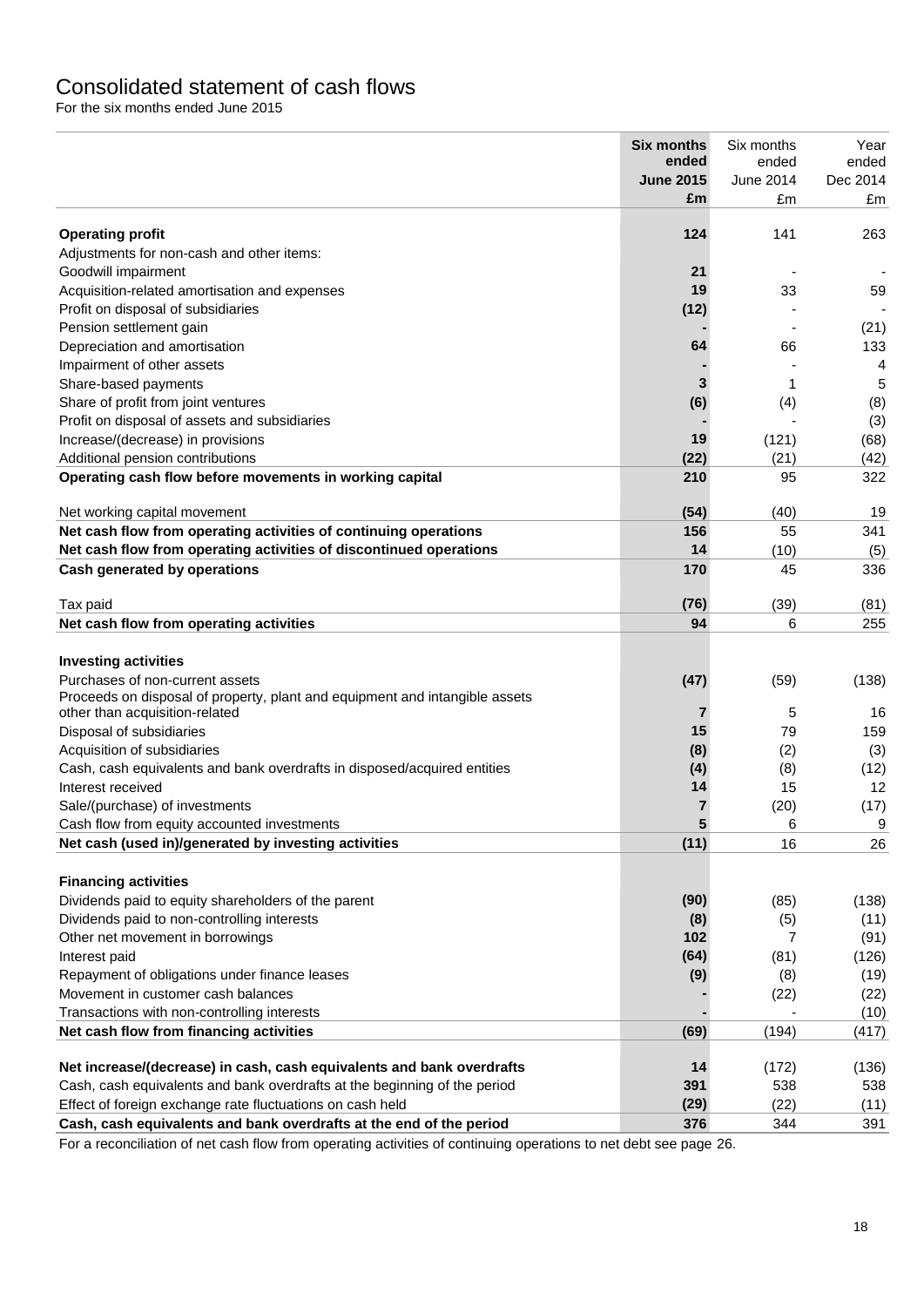## Notes to the preliminary results announcement

### **1) Basis of preparation and accounting policies**

These condensed interim financial statements comprise the unaudited consolidated results of G4S plc ("the group") for the six months ended 30 June 2015. These half-yearly financial results do not comprise statutory accounts and should be read in conjunction with the Annual Report and Accounts 2014, which are available at www.G4S.com.

The comparative figures for the financial year ended 31 December 2014 are not the company"s statutory accounts for that year. Those accounts have been reported on by the company"s predecessor auditor and delivered to the Registrar of Companies. The report of the auditor was (i) unqualified, (ii) did not contain a reference to any matters to which the auditor drew attention by emphasis of matter without qualifying their report, and (iii) did not contain any statement under section 498 (2) or (3) of the Companies Act 2006.

The financial information in these condensed financial statements for the half year to 30 June 2015 has been reviewed but not audited, by PricewaterhouseCoopers LLP, the company's auditor.

The condensed consolidated financial statements of the group presented in this half-yearly results announcement have been prepared in accordance with IAS 34 *Interim Financial Reporting* as adopted by the European Union, and with the Disclosure and Transparency Rules of the Financial Services Authority. The accounting policies applied are the same as those set out in the group"s Annual Report and Accounts 2014.

The group has considered its principal risks and assessed its latest approved budgets which indicate sufficient resources to allow for the half yearly financial statements to be prepared on a going concern basis.

The group has reviewed its definition of discontinued operations and this has resulted in certain small businesses being reclassified from discontinued operations to portfolio businesses identified for sale or closure and presented within continuing operations. This reclassification has been reflected in the comparative results for both the six months to 30 June 2014 and the year to 31 December 2014 for purposes of comparability. For the six months ended 30 June 2014, revenue has been increased by £5m and profit before tax has reduced by £5m compared to the figures published previously. For the year ended 31 December 2014, revenue has been increased by £13m and profit before tax has been reduced by £7m compared to the figures published previously.

#### **Basis of preparation of the income statement**

The group's income statement and segmental analysis note separately identify results before specific items. Specific items are those that in management"s judgement need to be disclosed separately by virtue of their size, nature or incidence. In determining whether an event or transaction is specific, management considers quantitative as well as qualitative factors such as the frequency or predictability of occurrence.

Specific items are those that in management"s judgement need to be disclosed separately by virtue of their size, nature or incidence. Specific items include the review and re-measurement of certain assets and liabilities and provisions for onerous contracts and include the continued impact of the 2013 review of the carrying value of assets and liabilities and any changes in estimates relating to those assets and liabilities since that review. The group also separately discloses restructuring costs, profits or losses on disposal of subsidiaries, acquisition related amortisation and expenses, goodwill impairment as well as profit and losses from portfolio businesses identified for sale of closure and discontinued operations, together with any related impact on tax and non-controlling interests.

Restructuring costs reflect the multi-year efficiency programme which is being carried out by the group. These programmes are of a strategic nature and, as such, are monitored and approved by the group's executive committee. During 2014 and 2015 these programmes have focused primarily in transforming the operating model in the regions of UK & Ireland and Europe.

#### **Adoption of new and revised accounting standards and interpretations**

The accounting policies adopted are consistent with those disclosed in the annual report and accounts 2014. Amendments to IFRSs effective for the financial year ending 31 December 2015 are not expected to have a material impact on the group.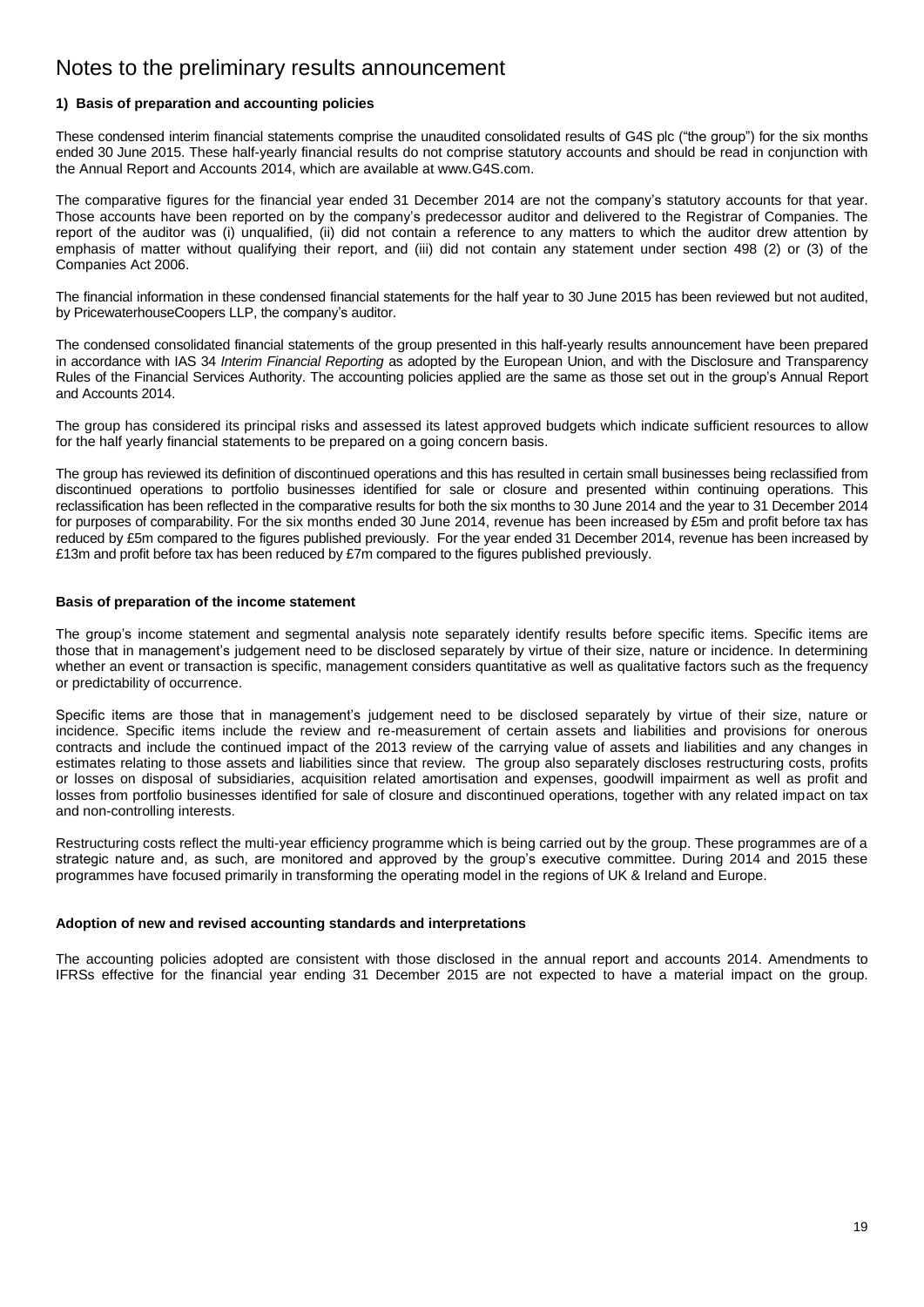### **2) Operating segments**

The group operates on a worldwide basis and derives a substantial proportion of its revenue and operating profit from each of the following six geographic regions: Africa, Asia Middle East, Latin America, Europe, North America and UK & Ireland. For each of the reportable segments, the group executive committee (the chief operating decision maker) reviews internal management reports on a regular basis.

Segment information for continuing operations is presented below:

|                               | <b>Six months</b><br>ended | Six months<br>ended | Year<br>ended |
|-------------------------------|----------------------------|---------------------|---------------|
|                               | <b>June 2015</b>           | June 2014           | Dec 2014      |
| Revenue by reportable segment | £m                         | £m                  | £m            |
|                               |                            |                     |               |
| Africa                        | 241                        | 239                 | 485           |
| Asia Middle East              | 702                        | 657                 | 1,331         |
| Latin America                 | 317                        | 318                 | 663           |
| <b>Emerging markets</b>       | 1,260                      | 1.214               | 2,479         |
| Europe                        | 649                        | 720                 | 1,430         |
| North America                 | 740                        | 652                 | 1,365         |
| UK & Ireland                  | 760                        | 790                 | 1,587         |
| <b>Developed markets</b>      | 2,149                      | 2,162               | 4,382         |
| <b>Total revenue</b>          | 3,409                      | 3,376               | 6,861         |

|                                                      | <b>Six months</b> | Six months     | Year     |
|------------------------------------------------------|-------------------|----------------|----------|
|                                                      | ended             | ended          | ended    |
|                                                      | <b>June 2015</b>  | June 2014      | Dec 2014 |
| Operating profit by reportable segment               | £m                | £m             | £m       |
|                                                      |                   |                |          |
| Africa                                               | 17                | 22             | 46       |
| Asia Middle East                                     | 54                | 44             | 95       |
| Latin America                                        | 10                | 16             | 38       |
| <b>Emerging markets</b>                              | 81                | 82             | 179      |
| Europe                                               | 30                | 40             | 83       |
| North America                                        | 41                | 33             | 75       |
| UK & Ireland                                         | 56                | 54             | 130      |
| <b>Developed markets</b>                             | 127               | 127            | 288      |
| Operating profit before corporate costs              | 208               | 209            | 467      |
| Corporate costs                                      | (23)              | (28)           | (60)     |
| Profit before interest, tax and amortisation (PBITA) | 185               | 181            | 407      |
| Specific items                                       | (17)              | $\overline{2}$ | (56)     |
| Restructuring costs                                  | (16)              | (9)            | (29)     |
| Profit on disposal of subsidiaries                   | 12                |                |          |
| Goodwill impairment                                  | (21)              |                |          |
| Acquisition-related amortisation and expenses        | (19)              | (33)           | (59)     |
| <b>Operating profit</b>                              | 124               | 141            | 263      |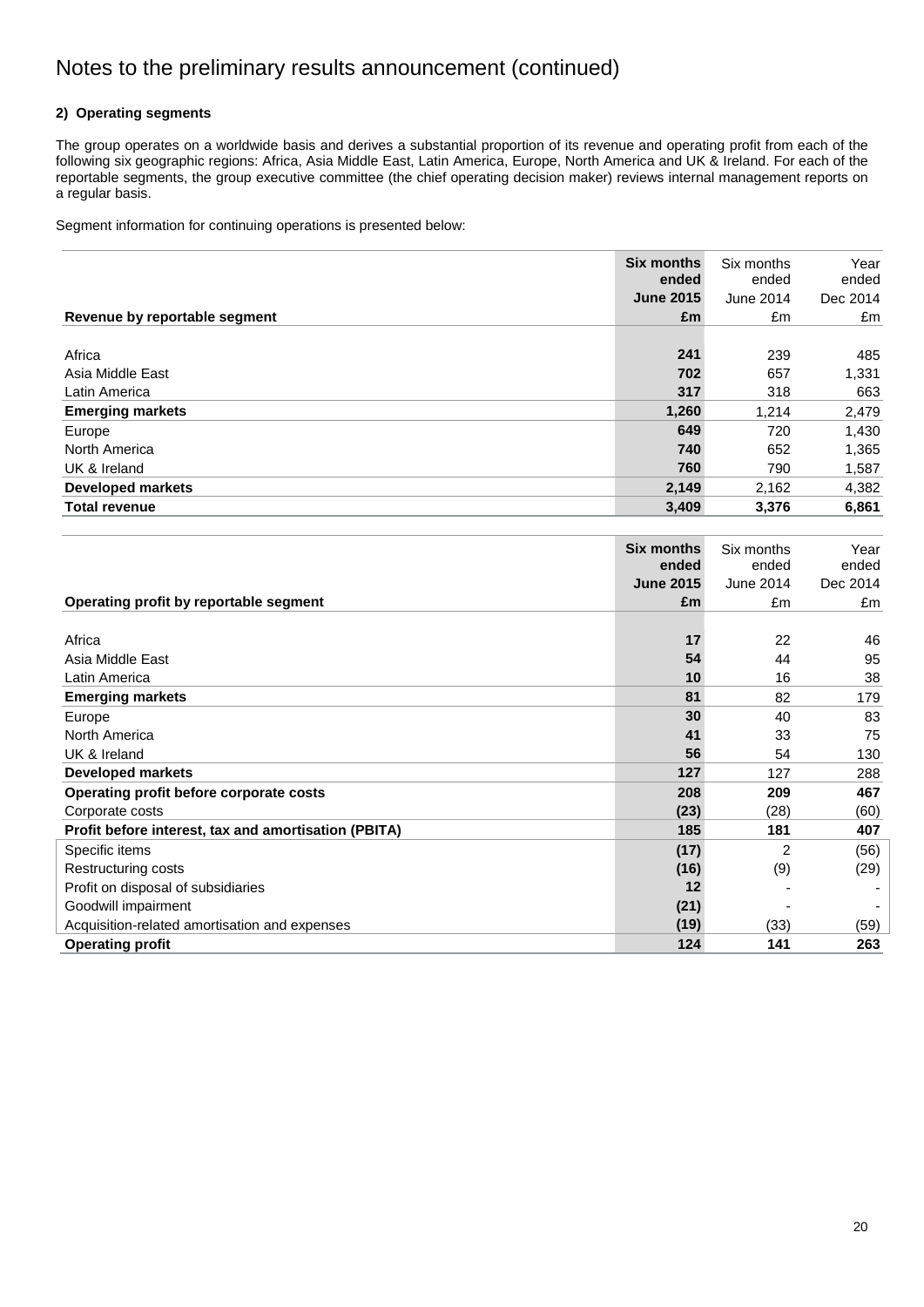## **3) Operating profit**

The income statement can be analysed as follows, reflecting the allocation of specific items to cost of sales and administration expenses:

|                                              | <b>Six months</b><br>ended | Six months<br>ended | Year<br>ended |
|----------------------------------------------|----------------------------|---------------------|---------------|
|                                              | <b>June 2015</b>           | June 2014           | Dec 2014      |
| <b>Continuing operations</b>                 | £m                         | £m                  | £m            |
|                                              |                            |                     |               |
| Revenue                                      | 3,409                      | 3,376               | 6,861         |
| Cost of sales                                | (2,781)                    | (2,719)             | (5, 557)      |
| Gross profit                                 | 628                        | 657                 | 1,304         |
| Administration expenses                      | (489)                      | (520)               | (1,049)       |
| Goodwill impairment                          | (21)                       |                     |               |
| Share of post-tax profit from joint ventures | 6                          | 4                   | 8             |
| <b>Operating profit</b>                      | 124                        | 141                 | 263           |

Operating profit includes items that are separately disclosed for the six months to 30 June 2015 related to:

A net £17m charge (2014: £2m gain) relating to a review of assets and liabilities and legacy contracts;

- The group invested £16m in restructuring programmes during the period (2014: £9m), mainly relating to programmes in the UK & Ireland cash businesses to reorganise the business into a more effective operating model; and
- A net £9m charge comprising goodwill impairment of £21m in relation to portfolio businesses offset by profit on disposal of £12m mainly relating to the disposal of the group"s International Parcel Service business in Asia Middle East.

#### **4) Discontinued operations**

Operations qualifying as discontinued in 2015 mainly comprise the group"s business in Costa Rica.

Operations qualifying as discontinued as at both 31 December 2014 and 30 June 2014 mainly comprised the US Government solutions business, sold in December 2014, the group's cash solutions business in Canada and Norway, sold in January 2014, the group"s business in Sweden, sold in September 2014 and the group"s business in Costa Rica.

|                                               | <b>Six months</b> | Six months | Year           |
|-----------------------------------------------|-------------------|------------|----------------|
|                                               | ended             | ended      | ended          |
|                                               | <b>June 2015</b>  | June 2014  | Dec 2014       |
|                                               | £m                | £m         | £m             |
| Revenue                                       | 11                | 231        | 378            |
| Operating (loss)/profit before specific items | (3)               | 3          | 3              |
| Specific items                                |                   |            | (3)            |
| Acquisition-related amortisation and expenses |                   | (1)        | (1)            |
| Profit on disposal of discontinued operations |                   | 30         | 71             |
| <b>Operating profit</b>                       |                   | 32         | 70             |
| Net finance income/(expense)                  |                   | (1)        |                |
| <b>Profit before tax</b>                      |                   | 31         | 70             |
| Tax                                           | (1)               | (1)        | $\overline{2}$ |
| Profit for the period                         | 4                 | 30         | 72             |

The £7m specific item in the period relates to the collection of receivables relating to the US Government Solutions business that was sold in December 2014. These receivables had not been recognised on the group"s statement of financial position prior to collection.

The group has re-assessed its definition of discontinued operations in the period, please refer to note 1.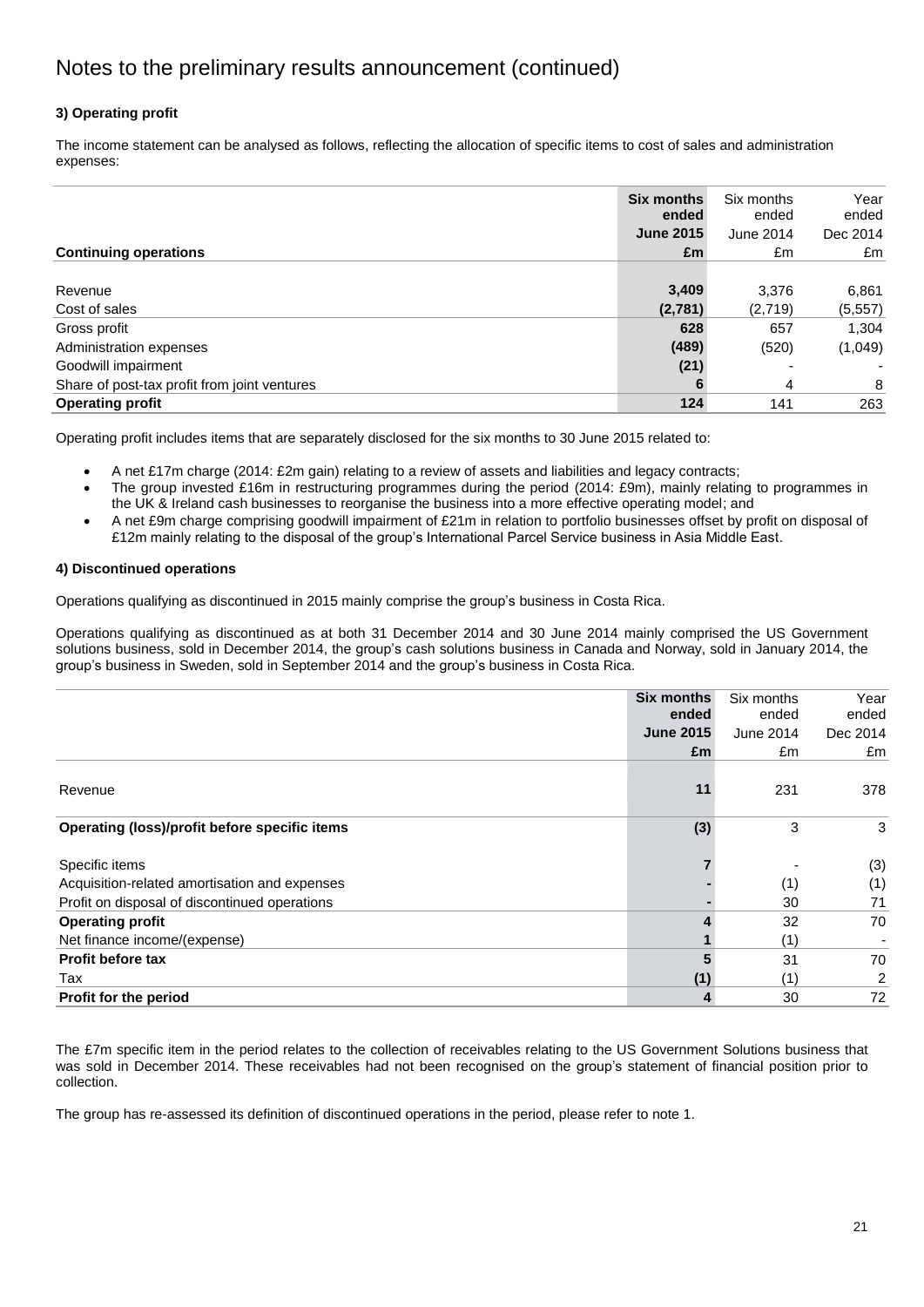Cash flows from discontinued operations included in the consolidated cash flow statement are as follows:

|                                                      | <b>Six months</b><br>ended | Six months<br>ended | Year<br>ended |
|------------------------------------------------------|----------------------------|---------------------|---------------|
|                                                      | <b>June 2015</b>           | June 2014           | Dec 2014      |
|                                                      | £m                         | £m                  | £m            |
| Net cash flows from operating activities (after tax) | 14                         | (10)                | (5)           |
| Net cash flows from investing activities             |                            | 72                  | 152           |
| Net cash flows from financing activities             |                            | (11)                | (17)          |
|                                                      | 14                         | -51                 | 130           |

### **5) Acquisitions**

The group has invested £8m (2014: £2m) in the period on acquisitions mainly relating to small businesses acquired in the Netherlands, Greece and Colombia.

#### **6) Net finance expense**

|                                                                      | Six months<br>ended | Six months<br>ended | Year<br>ended |
|----------------------------------------------------------------------|---------------------|---------------------|---------------|
|                                                                      | <b>June 2015</b>    | June 2014           | Dec 2014      |
|                                                                      | £m                  | £m                  | £m            |
|                                                                      |                     |                     |               |
| Interest receivable                                                  |                     | 5                   | 11            |
| Total group borrowing costs                                          | (54)                | (56)                | (111)         |
| Net finance expense excluding defined retirement benefit obligations | (48)                | (51)                | (100)         |
| Finance costs on defined retirement benefit obligations              | (6)                 | (10)                | (22)          |
| Net finance expense                                                  | (54)                | (61)                | (122)         |

#### **7) Taxation**

|                                         | <b>Six months</b><br>ended | Six months<br>ended | Year<br>ended |
|-----------------------------------------|----------------------------|---------------------|---------------|
|                                         | <b>June 2015</b>           | June 2014           | Dec 2014      |
|                                         | £m                         | £m                  | £m            |
|                                         |                            |                     |               |
| Current taxation expense                | (34)                       | (34)                | (92)          |
| Deferred taxation credit                |                            | 9                   | 48            |
| Total income tax expense for the period | (29)                       | (25)                | (44)          |

The total income tax expense for the period includes a tax charge attributable to the UK of £2m (2014: £2m credit).

#### **8) Dividends**

|                                                                                      |           |                  | Six months<br>ended | Six months<br>ended | Year<br>ended |
|--------------------------------------------------------------------------------------|-----------|------------------|---------------------|---------------------|---------------|
|                                                                                      | Pence     | DKK <sup>1</sup> | <b>June 2015</b>    | June 2014           | Dec 2014      |
|                                                                                      | per share | per share        | £m                  | £m                  | £m            |
| Amounts recognised as distributions to equity holders<br>of the parent in the period |           |                  |                     |                     |               |
| Final dividend for the year ended 31 December 2013                                   | 5.54      | 0.4954           |                     | 85                  | 85            |
| Interim dividend for the six months ended 30 June 2014                               | 3.42      | 0.3198           |                     |                     | 53            |
| Final dividend for the year ended 31 December 2014                                   | 5.82      | 0.6041           | 90                  |                     |               |
|                                                                                      |           |                  | 90                  | 85                  | 138           |
| Proposed interim dividend for the six months ended 30 June<br>2015                   | 3.59      | 0.3793           | 55                  |                     |               |

An interim dividend of 3.59p (DKK 0.3793) per share for the six months ended 30 June 2015 will be paid on 16 October 2015 to shareholders on the register on 4 September 2015.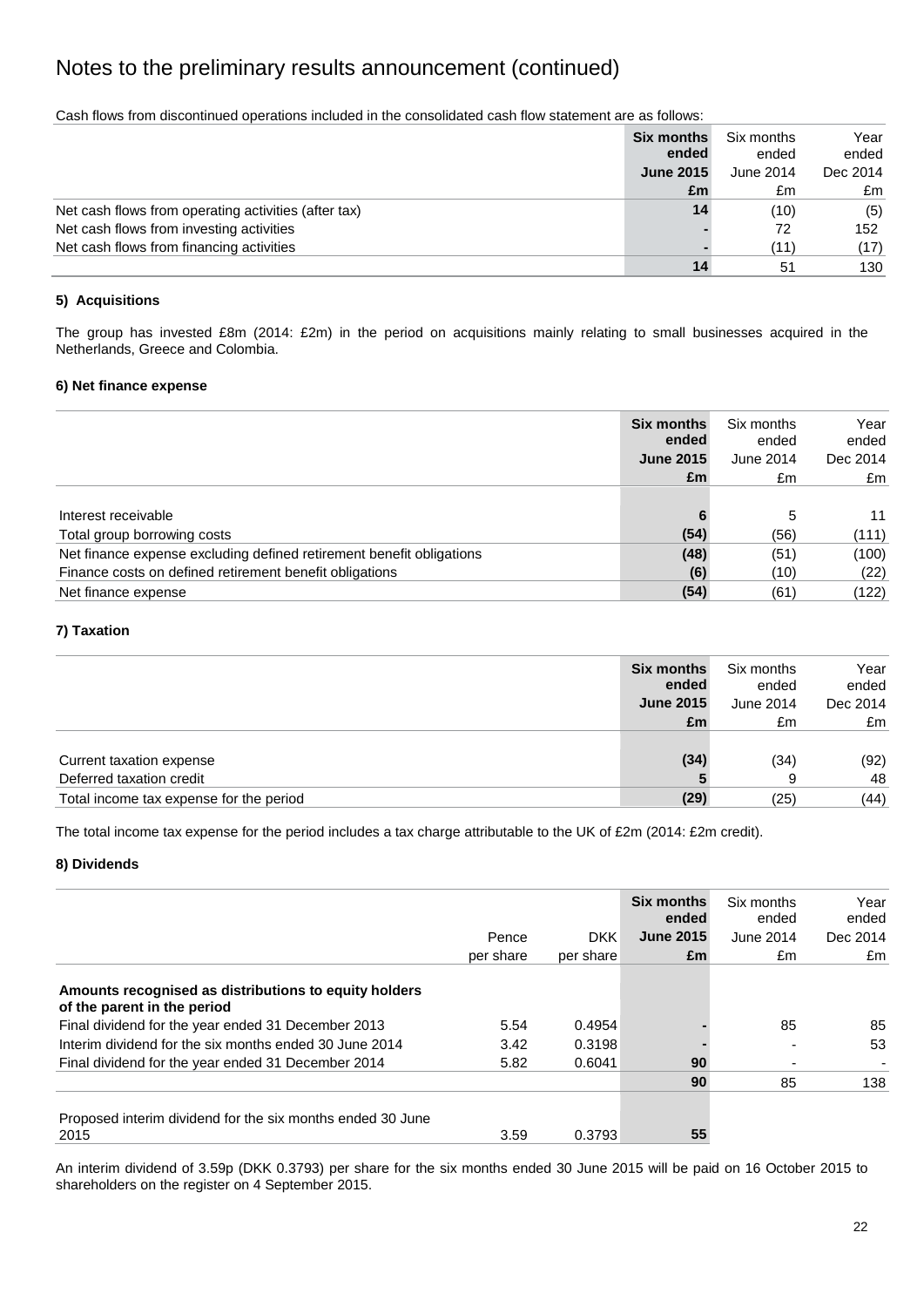## **9) Earnings per share attributable to equity shareholders of the parent**

|                                                                                   | <b>Six months</b> | Six months       | Year     |
|-----------------------------------------------------------------------------------|-------------------|------------------|----------|
|                                                                                   | ended             | ended            | ended    |
|                                                                                   | <b>June 2015</b>  | June 2014        | Dec 2014 |
|                                                                                   | £m                | £m               | £m       |
| (a) From continuing and discontinued operations                                   |                   |                  |          |
| <b>Earnings</b>                                                                   |                   |                  |          |
| Profit for the period attributable to equity shareholders of the parent           | 35                | 78               | 152      |
| Weighted average number of ordinary shares (m)                                    | 1,545             | 1,545            | 1,545    |
| Earnings per share from continuing and discontinued operations (pence)            |                   |                  |          |
| Basic and diluted                                                                 | 2.3p              | 5.0 <sub>p</sub> | 9.8p     |
| (b) From continuing operations                                                    |                   |                  |          |
| <b>Earnings</b>                                                                   |                   |                  |          |
| Profit for the period attributable to equity shareholders of the parent           | 35                | 78               | 152      |
| Adjustment to exclude profit for period from discontinued operations (net of tax) | (4)               | (30)             | (72)     |
| Profit from continuing operations                                                 | 31                | 48               | 80       |
|                                                                                   |                   |                  |          |
| Earnings per share from continuing operations (pence)                             |                   |                  |          |
| Basic and diluted                                                                 | 2.0 <sub>p</sub>  | 3.1 <sub>p</sub> | 5.2p     |
| From discontinued operations                                                      |                   |                  |          |
| Profit per share from discontinued operations (pence)                             |                   |                  |          |
| Basic and diluted                                                                 | 0.3p              | 1.9p             | 4.6p     |
| (c) From adjusted earnings                                                        |                   |                  |          |
| <b>Earnings</b>                                                                   |                   |                  |          |
| Profit from continuing operations                                                 | 31                | 48               | 80       |
| Specific items                                                                    | 17                | (2)              | 56       |
| Acquisition-related amortisation and expenses                                     | 19                | 33               | 59       |
| Goodwill impairment                                                               | 21                |                  |          |
| Profit on disposal of subsidiaries                                                | (12)              |                  |          |
| Restructuring costs                                                               | 16                | 9                | 29       |
| Tax on amortisation and specific items                                            | (4)               | (5)              | (33)     |
| Non-controlling interests' share of specific items                                | (1)               |                  | (1)      |
| Adjusted profit for the period attributable to equity holders of the parent       | 87                | 83               | 190      |
| Weighted average number of ordinary shares (m)                                    | 1,545             | 1,545            | 1,545    |
|                                                                                   |                   |                  |          |
| Adjusted earnings per share (pence)                                               | 5.6p              | 5.4p             | 12.3p    |

#### **10) Disposal groups classified as held for sale**

As at 30 June 2015 and 31 December 2014, disposal groups classified as held for sale included the assets and liabilities associated with operations in Costa Rica.

At 30 June 2014, disposal groups held for sale mainly comprised the assets and liabilities associated with the US Government Solutions business.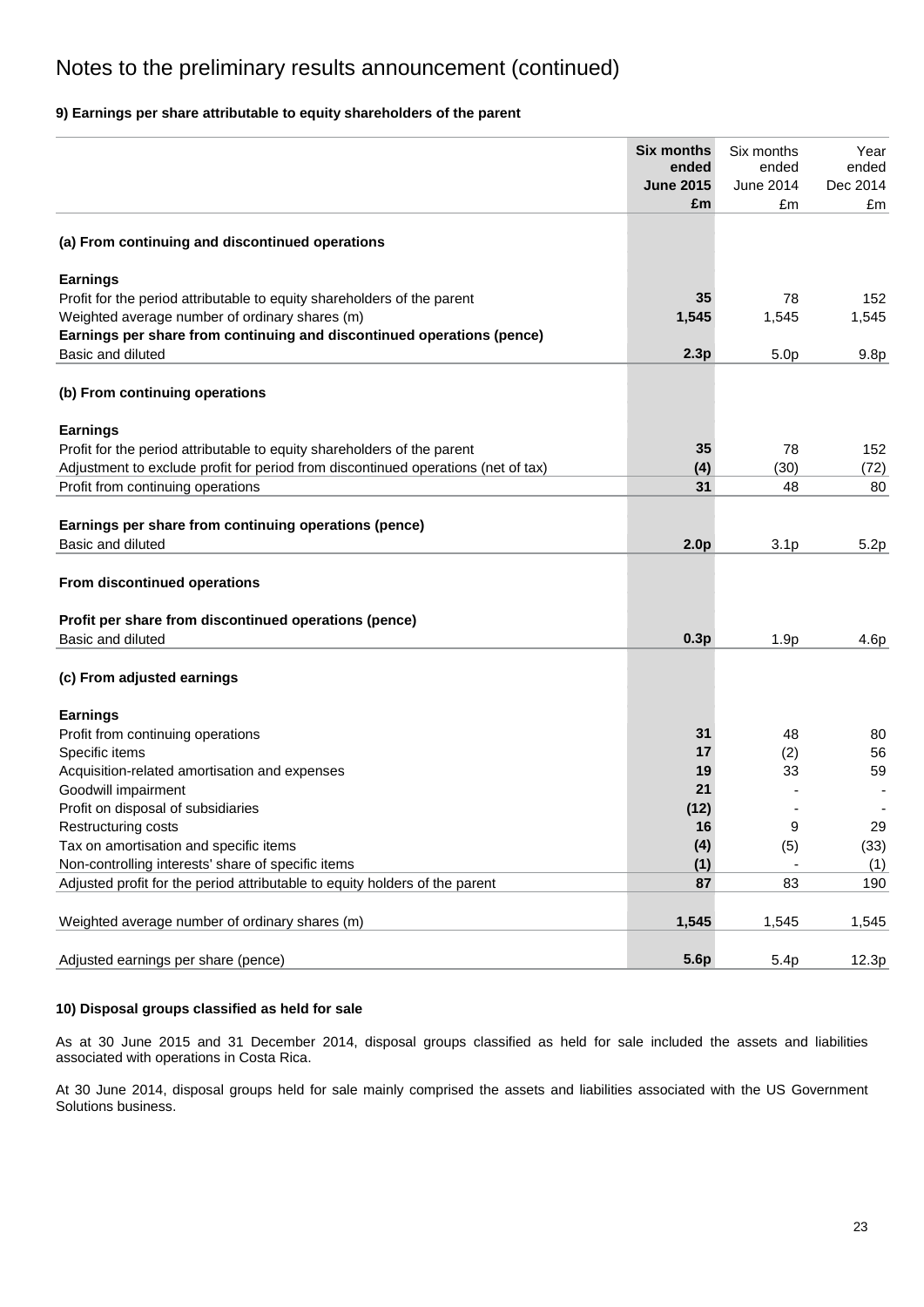### **11) Retirement benefit obligation**

#### **Pensions**

The group's main defined benefit scheme is in the UK which accounts for over 78% (2014: 87%) of the total defined benefit schemes operated by the group and was closed to future accrual in 2011. The group's total IAS 19 Revised (2011) Employee Benefits net pension deficit at 30 June 2015 was £308 million net of tax (31 December 2014: £255 million). The group has made additional pension contributions of £22 million (2014: £21 million) during the first half of the year. The increase in the defined benefit pension deficit is predominantly due to a small reduction in the discount rate and an increase in the inflation rate used.

#### **12) Provisions**

|                                     | <b>Employee</b> |                      |               | <b>Contract</b> |              |
|-------------------------------------|-----------------|----------------------|---------------|-----------------|--------------|
|                                     | benefits        | <b>Restructuring</b> | <b>Claims</b> | provisions      | <b>Total</b> |
|                                     | £m              | £m                   | £m            | £m              | £m           |
| At 1 January 2015                   | 23              | 17                   | 91            | 64              | 195          |
| Additional provisions in the period |                 | 16                   | 18            | 9               | 45           |
| On acquisition of subsidiary        |                 |                      |               |                 | 5            |
| Utilisation of provision            | (1)             | (19)                 | (11)          | (8)             | (39)         |
| Transfer and reclassification       |                 |                      | (1)           | (1)             |              |
| Translation adjustments             | (1)             | (1)                  | (3)           |                 | (5)          |
| At 30 June 2015                     | 29              | 14                   | 94            | 64              | 201          |
| Included in current liabilities     |                 |                      |               |                 | 80           |
| Included in non-current liabilities |                 |                      |               |                 | 121          |
|                                     |                 |                      |               |                 | 201          |

#### **13) Related party transactions**

No related party transactions have taken place in the first six months of the current financial year which have materially affected the financial position or the performance of the group during that period. The nature and amounts of related party transactions in the first six months of the current financial year are consistent with those reported in the group"s Annual Report and Accounts 2014.

### **14) Analysis of net debt**

A reconciliation of net debt to amounts in the consolidated statement of financial position is presented below:

|                                                              | <b>Six months</b><br>ended | Six months<br>ended | Year<br>ended |
|--------------------------------------------------------------|----------------------------|---------------------|---------------|
|                                                              | <b>June 2015</b>           | June 2014           | Dec 2014      |
|                                                              | £m                         | £m                  | £m            |
|                                                              |                            |                     |               |
| Cash and cash equivalents                                    | 460                        | 360                 | 409           |
| Investments                                                  | 53                         | 57                  | 60            |
| Net cash and overdrafts included within assets held for sale |                            | 5                   |               |
| Net debt included within assets held for sale                | (7)                        | 4                   | (1)           |
| Bank overdrafts                                              | (86)                       | (21)                | (18)          |
| Bank loans                                                   | (261)                      | (238)               | (165)         |
| Loan notes                                                   | (1, 813)                   | (1,869)             | (1,899)       |
| Obligations under finance leases                             | (29)                       | (44)                | (40)          |
| Fair value of loan note derivative financial instruments     |                            | 66                  | 76            |
| Total net debt                                               | (1,677)                    | (1,680)             | (1,578)       |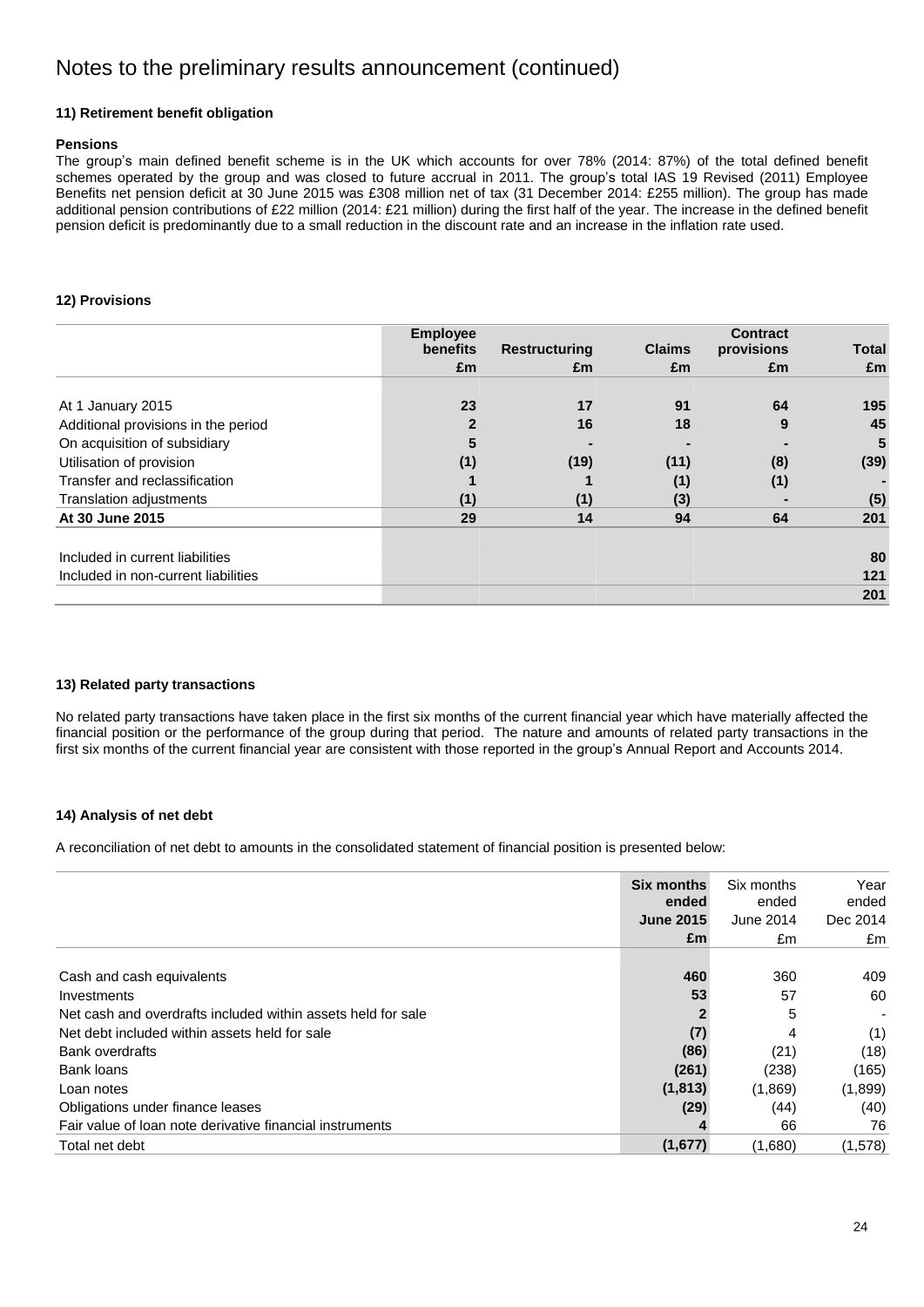### **15) Fair value of financial instruments**

The carrying amounts, fair value and fair value hierarchy relating to those financial instruments that have been recorded at amortised cost where that differs from their fair value, based on expectations at the reporting date, are shown below:

|                              |                       |                | <b>June 2015</b> | <b>June 2015</b>  | June 2014 | June 2014  | Dec 2014 | Dec 2014   |
|------------------------------|-----------------------|----------------|------------------|-------------------|-----------|------------|----------|------------|
|                              |                       |                | Carrying         |                   | Carrying  |            | Carrying |            |
|                              |                       |                | amount           | <b>Fair value</b> | amount    | Fair value | amount   | Fair value |
|                              | <b>Category Level</b> |                | £m               | £m                | £m        | £m         | £m       | £m         |
| <b>Financial assets</b>      |                       |                |                  |                   |           |            |          |            |
| Investments                  | <b>FVTPL</b>          |                | 53               | 53                | 57        | 57         | 60       | 60         |
| Interest rate swaps          | <b>FVTPL</b>          | 2              | 42               | 42                | 41        | 41         | 49       | 49         |
| Foreign exchange forwards    | <b>FVTPL</b>          | 2              |                  |                   |           |            |          | 1          |
| Cross currency swaps         | <b>CFH</b>            | $\overline{2}$ | 26               | 26                | 25        | 25         | 28       | 28         |
| <b>Financial liabilities</b> |                       |                |                  |                   |           |            |          |            |
| Loan notes                   | <b>FVH</b>            | 2              | (675)            | (675)             | (701)     | (701)      | (684)    | (684)      |
| Interest rate swaps          | <b>FVH</b>            | 2              |                  |                   | (2)       | (2)        |          |            |
| Interest rate swaps          | <b>CFH</b>            | 2              | (1)              | (1)               | (2)       | (2)        | (1)      | (1)        |
| Commodity swaps              | <b>CFH</b>            | 2              | (3)              | (3)               | (1)       | (1)        | (5)      | (5)        |
| Cross currency swaps         | <b>CFH</b>            | 2              | (65)             | (65)              | (2)       | (2)        | (19)     | (19)       |
| Loan notes*                  | AC                    | 2              | (1, 138)         | (1, 177)          | (1, 168)  | (1,220)    | (1, 215) | (1, 262)   |

\*Of the loan notes liabilities shown, £44m of July 2008, €90m (£64m) of May 2012 loan notes and €120m (£85m) of December 2012 loan notes are designated in fair value hedge relationships.

#### Category key:

| <b>FVTPL</b> | Fair value through profit or loss |
|--------------|-----------------------------------|
| <b>CFH</b>   | Cash flow hedges                  |
| <b>FVH</b>   | Fair value hedge                  |
| AC.          | Amortised cost                    |

Valuation techniques used to value these financial instruments are consistent with those used for the year ended 31 December 2014 as disclosed in note 3(i) of the 2014 Annual Report and Accounts.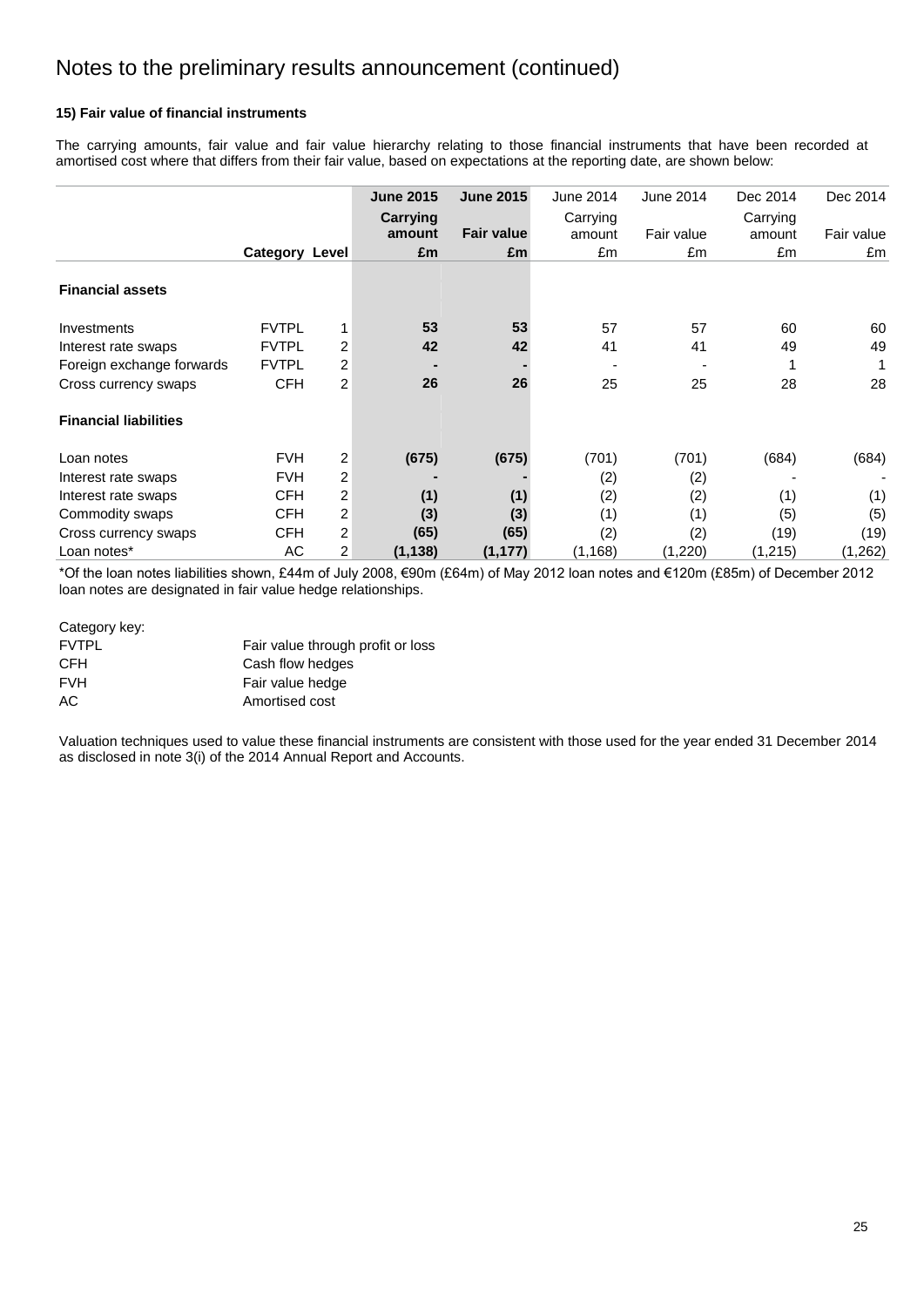# Non GAAP measures

## **1) Reconciliation of operating profit to movements in net debt**

|                                                                                     | <b>Six months</b> | Six months       |
|-------------------------------------------------------------------------------------|-------------------|------------------|
|                                                                                     | ended             | ended            |
|                                                                                     | <b>June 2015</b>  | <b>June 2014</b> |
|                                                                                     | £m                | £m               |
| <b>Operating profit</b>                                                             | 124               |                  |
|                                                                                     | 21                | 141              |
| Goodwill impairment                                                                 | 19                | 33               |
| Acquisition-related amortisation and expenses<br>Profit on disposal of subsidiaries | (12)              |                  |
| Depreciation and amortisation                                                       | 64                | 66               |
| Share-based payments                                                                | 3                 | 1                |
| Share of profit from joint ventures                                                 | (6)               | (4)              |
| Increase in provisions                                                              | 36                | 8                |
| Working capital                                                                     | (54)              | (60)             |
| Cash flow from operating businesses                                                 | 195               | 185              |
| Electronic Monitoring contracts receivable                                          |                   | 27               |
| Cash flow from continuing operations                                                | 195               | 212              |
| Cash from discontinued operations                                                   | 14                | (10)             |
| Net cash generated by operations                                                    | 209               | 202              |
|                                                                                     |                   |                  |
| Investment in the business                                                          |                   |                  |
| Purchase of fixed assets, net of disposals                                          | (40)              | (54)             |
| Restructuring investment                                                            | (17)              | (20)             |
| Disposal proceeds                                                                   | 15                | 79               |
| Acquisition of businesses                                                           | (8)               | (2)              |
| Net debt in disposed/acquired entities                                              | (4)               | 2                |
| Net movement in finance leases                                                      | (3)               | (3)              |
| Net investment in the business                                                      | (57)              | 2                |
|                                                                                     |                   |                  |
| Net cash flow after investing in the business                                       | 152               | 204              |
|                                                                                     |                   |                  |
| Other (uses)/sources of funds                                                       |                   |                  |
| Net interest paid                                                                   | (50)              | (66)             |
| Tax paid                                                                            | (76)              | (39)             |
| Pension deficit payment                                                             | (22)              | (21)             |
| Dividends paid                                                                      | (98)              | (90)             |
| Electronic monitoring (including fees)                                              |                   | (116)            |
| Other                                                                               | 5                 | (16)             |
| Net other uses of funds                                                             | (241)             | (348)            |
|                                                                                     |                   |                  |
| Net cash flow after investment, financing and tax, dividends and pensions           | (89)              | (144)            |
|                                                                                     |                   |                  |
| Net debt at beginning of period                                                     | (1, 578)          | (1, 552)         |
| <b>FX</b>                                                                           | (10)              | 16               |
| Net debt at end of period                                                           | (1,677)           | (1,680)          |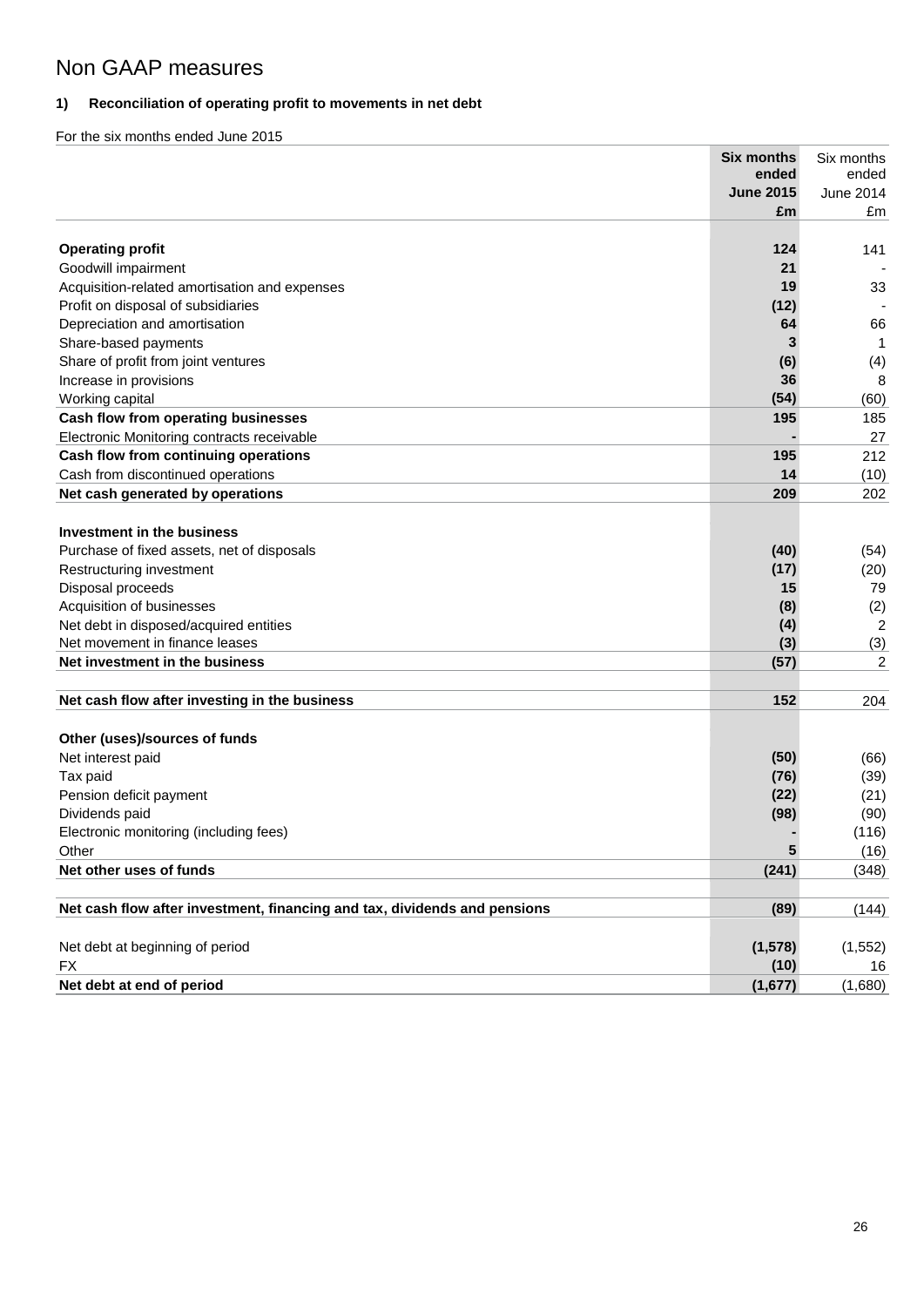# Non GAAP measures

## **2) Reconciliation of changes in cash and cash equivalents to movement of net debt**

|                                                                     | <b>Six months</b><br>ended | Six months<br>ended |
|---------------------------------------------------------------------|----------------------------|---------------------|
|                                                                     | <b>June 2015</b>           | June 2014           |
|                                                                     | £m                         | £m                  |
|                                                                     |                            |                     |
| Net cash flow movement (page 18)                                    | 14                         | (172)               |
| Adjustments for items included in cash flow excluded from net debt: |                            |                     |
| (Sale)/purchase of securities                                       | (7)                        | 20                  |
| Net movement in borrowings                                          | (102)                      | (7)                 |
| Repayment of finance leases                                         |                            | -8                  |
| Items included in net debt but excluded from cash flow:             |                            |                     |
| New finance leases                                                  | (3)                        |                     |
| Net movement in net debt (page 26)                                  | (89)                       | (144)               |

## **3) Reconciliation of PBITA to movements in net debt**

The group's calculation of net debt to EBITDA using its own definition is presented below:

|                                                           | Six months<br>ended<br>June 2014<br>£m | Year<br>ended<br>Dec 2014<br>£m | Six months<br>ended<br>June 2015<br>£m | <b>Rolling 12</b><br>months to<br><b>June 2015</b><br>£m |
|-----------------------------------------------------------|----------------------------------------|---------------------------------|----------------------------------------|----------------------------------------------------------|
| Profit before interest, tax and amortisation (page 14)    | 181                                    | 407                             | 185                                    | 411                                                      |
| Portfolio businesses and joint ventures                   | 5                                      | 15                              | 8                                      | 18                                                       |
| <b>PBITA</b>                                              | 186                                    | 422                             | 193                                    | 429                                                      |
| Add back:                                                 |                                        |                                 |                                        |                                                          |
| Depreciation                                              | 54                                     | 108                             | 52                                     | 106                                                      |
| Amortisation of non-acquisition related intangible assets | 12                                     | 25                              | 12                                     | 25                                                       |
| <b>EBITDA</b>                                             | 252                                    | 555                             | 257                                    | 560                                                      |
| Net debt per note 14                                      |                                        | 1,578                           |                                        | 1,677                                                    |
| Group's definition of Net debt: EBITDA ratio              |                                        | 2.8                             |                                        | 3.0                                                      |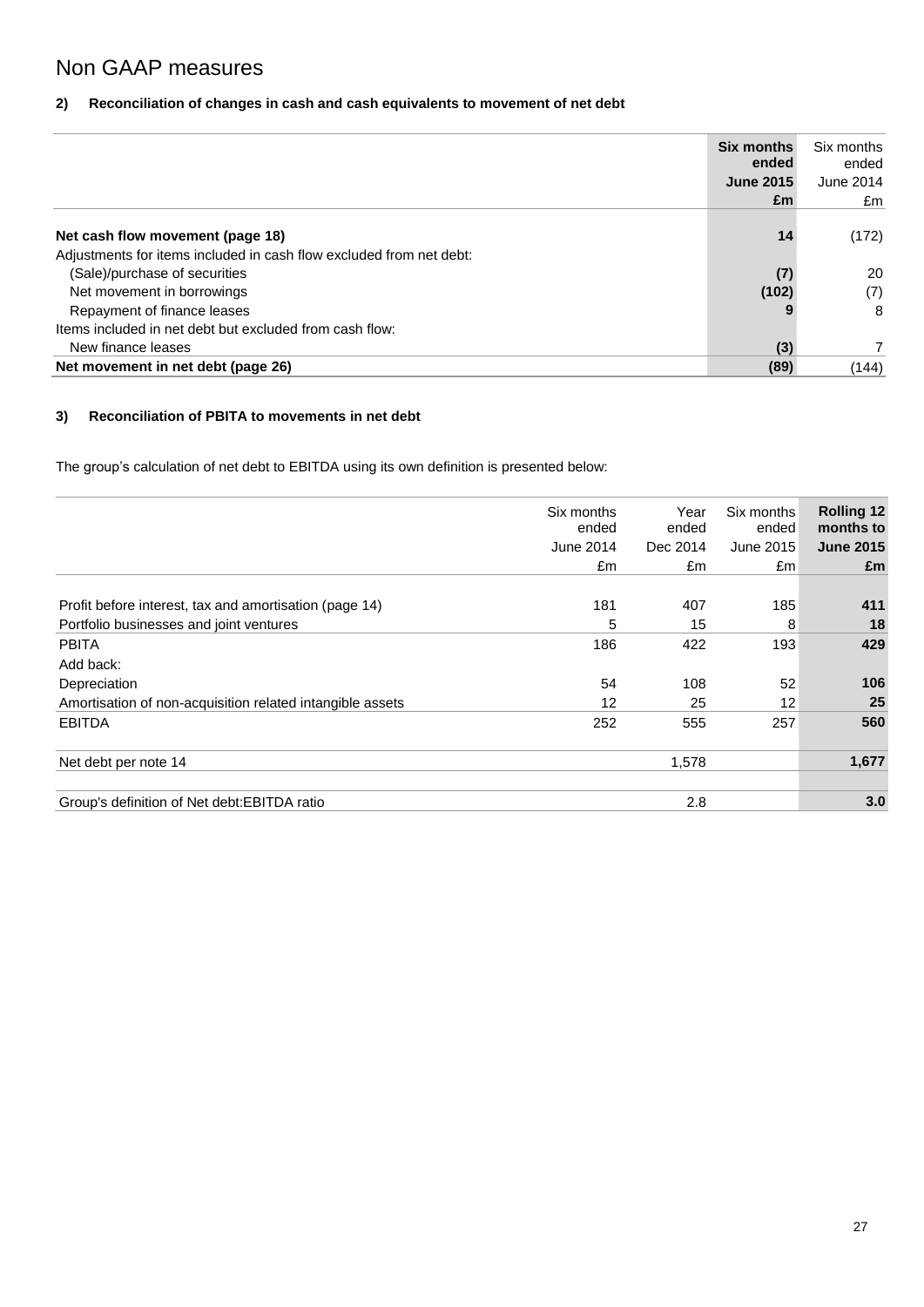## Non GAAP measures

## **4) Reconciliation of consolidated income statement to summary income statement**

The table below reconciles underlying revenue and PBITA as originally presented in prior periods consolidated income statements to the results presented in the current period consolidated and summary income statements.

|                                                                       | <b>June 2014</b>     |                    | December 2014 |              |
|-----------------------------------------------------------------------|----------------------|--------------------|---------------|--------------|
|                                                                       | <b>Revenue</b><br>£m | <b>PBITA</b><br>£m | Revenue<br>£m | PBITA<br>£m  |
| <b>Statutory results as reported</b>                                  | 3,371                | 185                | 6,848         | 414          |
| Re-classification of continuing operations to discontinued operations |                      |                    |               |              |
| Latin America                                                         | (11)                 | Ξ.                 |               |              |
| <b>Total</b>                                                          | (11)                 |                    |               |              |
| Restatement of discontinued operations to portfolio businesses        |                      |                    |               |              |
| Asia Middle East                                                      | 6                    | (4)                | 4             | (6)          |
| Latin America                                                         | 5                    |                    |               |              |
| Europe                                                                | 5                    |                    | 9             | (1)          |
| <b>Total</b>                                                          | 16                   | (4)                | 13            | (7)          |
| Restated results as reported in consolidated income statement         | 3,376                | 181                | 6,861         | 407          |
| Portfolio businesses and joint ventures                               |                      |                    |               |              |
| Asia Middle East                                                      | (52)                 | 5                  | (111)         | 15           |
| Latin America                                                         | (41)                 |                    | (80)          | 1            |
| Europe                                                                | (64)                 | (1)                | (121)         | (2)          |
| UK & Ireland                                                          |                      | 1                  |               | 1            |
| <b>Total</b>                                                          | (157)                | 5                  | (312)         | 15           |
| <b>Exchange differences</b>                                           |                      |                    |               |              |
| Africa                                                                | (7)                  |                    | (12)          | (1)          |
| Asia Middle East                                                      | 27                   | $\overline{2}$     | 54            | $\mathbf{2}$ |
| Latin America                                                         | (23)                 | (2)                | (47)          | (5)          |
| Europe                                                                | (66)                 | (5)                | (116)         | (7)          |
| North America                                                         | 51                   | 3                  | 86            | 5            |
| UK & Ireland                                                          | (5)                  |                    | (9)           |              |
| <b>Total</b>                                                          | (23)                 | (2)                | (44)          | (6)          |
| Restated results at constant exchange rates as reported in the        |                      |                    |               |              |
| summary income statement                                              | 3,196                | 184                | 6,505         | 416          |

## **5) Restated underlying income statement**

The table below shows the underlying results of the current period and prior periods at constant exchange rates.

|                                                     | <b>Six months</b><br>ended | Six months<br>ended | Year<br>ended |
|-----------------------------------------------------|----------------------------|---------------------|---------------|
|                                                     | <b>June 2015</b>           | June 2014           | Dec 2014      |
| <b>Underlying results</b>                           | £m                         | £m                  | £m            |
| Revenue                                             | 3,285                      | 3,196               | 6,505         |
| <b>PBITA</b>                                        | 193                        | 184                 | 416           |
| Interest                                            | (51)                       | (58)                | (116)         |
| <b>PBT</b>                                          | 142                        | 126                 | 300           |
| Tax                                                 | (36)                       | (32)                | (75)          |
| <b>PAT</b>                                          | 106                        | 94                  | 225           |
| Non-controlling interests                           | (11)                       | (8)                 | (18)          |
| Profit attributable to equity holders of the parent | 95                         | 86                  | 207           |